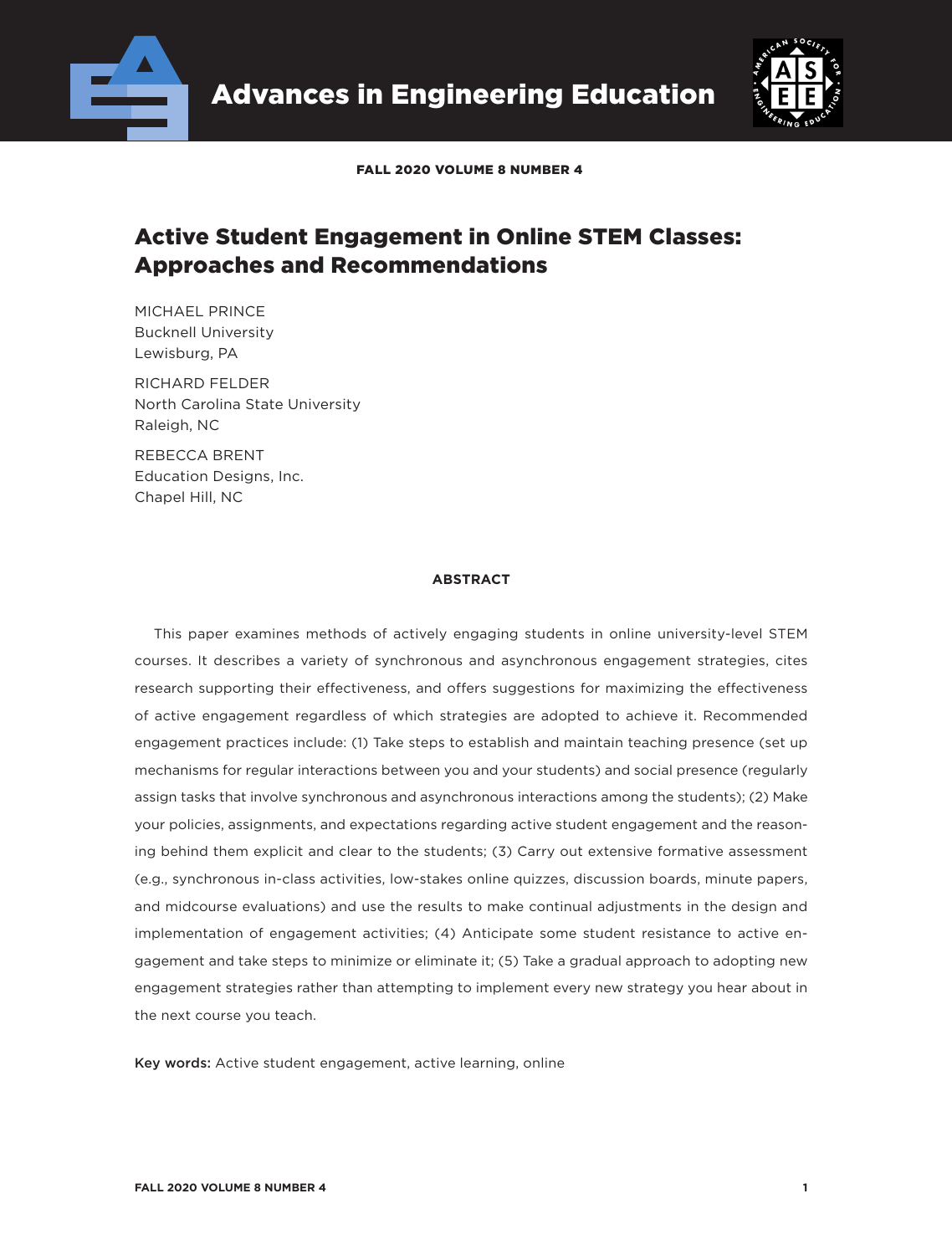

### **INTRODUCTION**

Courses delivered online constitute a large and rapidly growing component of higher education. In the fall of 2018, roughly 35% of 17 million undergraduates enrolled in two-year and four-year colleges and 40% of 3 million postbaccalaureate students surveyed were taking some online courses (IES National Center for Educational Statistics, 2019). The percentages increased sharply in the spring of 2020, when the COVID-19 pandemic swept through the world and caused a massive switch from face-to-face (F2F) to online classes.

Online instruction has several advantages over traditional F2F instruction. It makes college accessible to a significantly larger number of students at potentially a fraction of the cost of F2F instruction (Pakdaman et al., 2019), especially if the online courses attract large enrollments and can be offered repeatedly. In addition, if the courses are asynchronous, students can attend classes at times convenient for them, work through course material at their own pace, and repeat material as often as they need to. Although online instruction presents technical challenges and other problems such as the difficulty many students have acquiring technology resources, there is no doubt that it will continue to play an important role in education at all levels.

 Designing a course, whether F2F or online, involves many activities. An excellent framework for categorizing them is the *Content-Assessment-Pedagogy (CAP) Triangle* outlined by Ruth Streveler and Karl Smith (2020) in this journal issue. For the course to be effective, the knowledge and skills to be learned by the students (the content), the feedback provided to the students on their progress toward achieving that learning (the assessment), and the methods used to transmit the knowledge and provide practice in the skills (the pedagogy) should align closely with one another.

Streveler and Smith review the challenges of formulating and aligning the three apexes of the CAP Triangle in F2F and online environments. There are no significant F2F-online differences in content: courses must be designed to teach specific knowledge and skills whether the environment is F2F, online, or hybrid. Formative and summative assessments must be constructed to test mastery of the targeted knowledge and provide practice in the skills and so must be essentially the same F2F and online; the only differences would be in the tools and procedures used to administer the assessments and to minimize academic misconduct. The primary F2F-online differences have to do with pedagogy—the mechanics of transmitting information, communicating with students, and actively engaging the students in learning. How to do the last of those online is the subject of the present paper.

Several meta-analyses have shown that F2F and online instruction are on average comparably effective at increasing many measures of student performance and attitudes (Bernard et al., 2004, 2009, 2014; Means et al., 2010; Nguyen, 2015; Shachar and Neumann, 2010; Sun and Chen, 2016).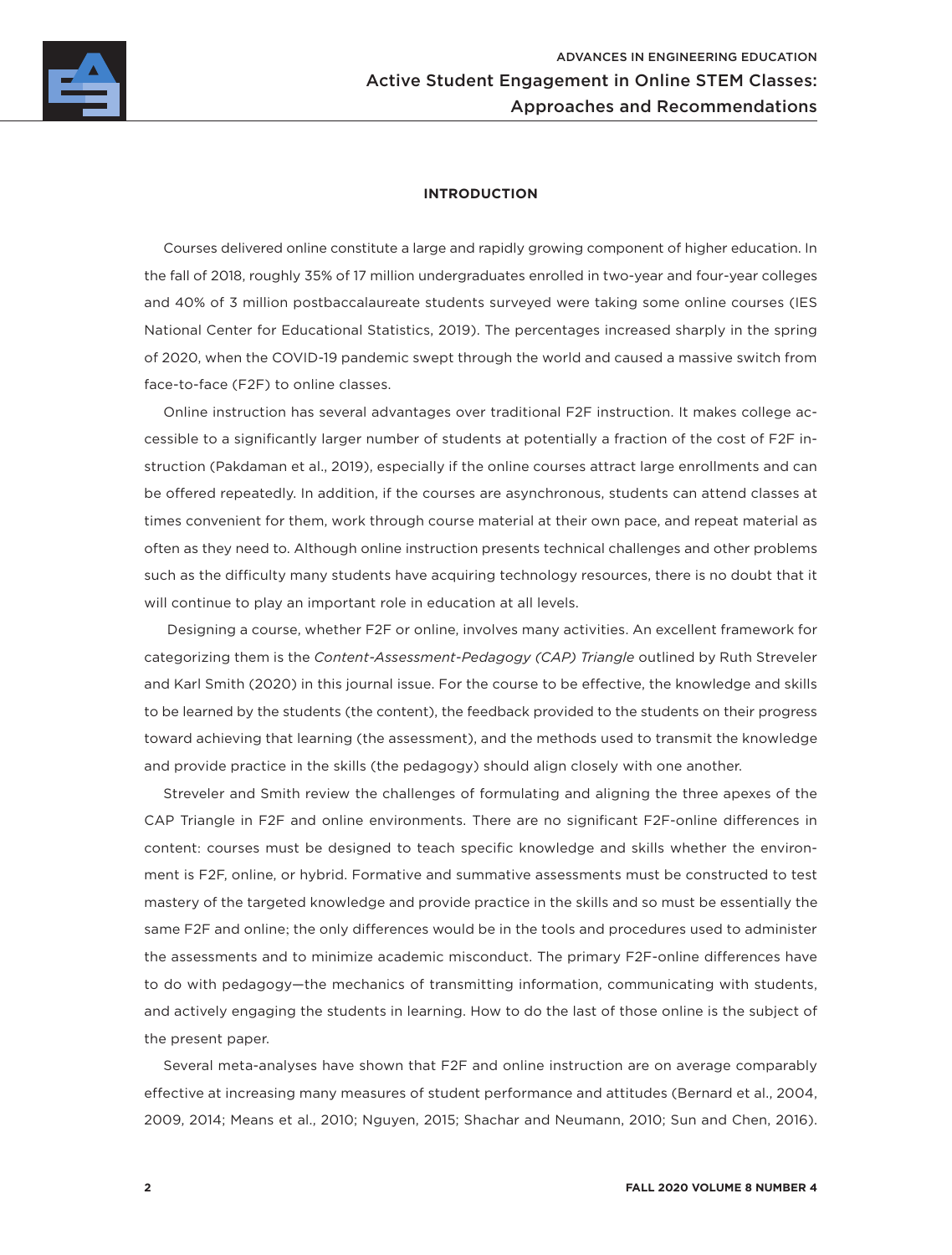

Other meta-analyses have found that blended learning environments, which combine online and F2F instruction, produce slightly higher learning gains than either form of instruction alone (Bernard et al., 2014; Means et al., 2010; Spanjers et al., 2015).

A significant challenge facing instructors during the pandemic has been dealing with classes with both F2F and online students. Bruff (2020) suggests strategies for handling such situations, one of which is to have F2F students and synchronous online students log in to the same presentation software (e.g., Zoom or Webex). The instructor can then set up synchronous interactions among all students no matter how they are accessing the class. Several studies have examined learning outcomes and student satisfaction in environments that allow students the flexibility of attending classes F2F, online synchronously, or online asynchronously (Beatty, 2014, 2019; Lakhal et al., 2014) found no significant differences in student satisfaction and academic performance from one mode of instruction to another.

While the meta-analyses cited above show only minor between-environment differences in course outcomes averaged over many studies, the individual studies within each environment show substantial variations. A probable implication of this finding is that the quality of instruction in a course influences outcomes much more than whether the course is online or F2F, which in turn suggests that research should focus more on identifying best practices in online environments than on cross-platform comparisons (Grandzol and Grandzol, 2006; Kauffman, 2015). That approach will be taken in this paper.

Extensive research has shown that active student engagement in F2F instruction promotes the attainment of almost every conceivable learning outcome (Freeman et al., 2014; Prince, 2004; Theobald et al.*,* 2020). Studies to be cited in this paper show that student engagement is an even more important factor online than in F2F classes. The purpose of this paper is to explore how instructors can engage students in synchronous and asynchronous online environments, with emphasis on education in STEM (science, technology, engineering, and mathematics) disciplines. The paper addresses the following questions:

- 1. *What is active student engagement? Is it the same thing as active learning?*
- 2. *How does active student engagement affect students' learning in F2F instruction?*
- 3. *What types of student interactions occur in online instruction? What are their impacts on students' learning and satisfaction?*
- 4.*What are specific strategies for engaging students online? How can familiar F2F activities be adapted to online courses?*
- 5. *What is "remote teaching"? How does it differ from "online teaching"? What strategies increase its effectiveness?*
- 6. *How can the effectiveness of any online active student engagement strategy be maximized?*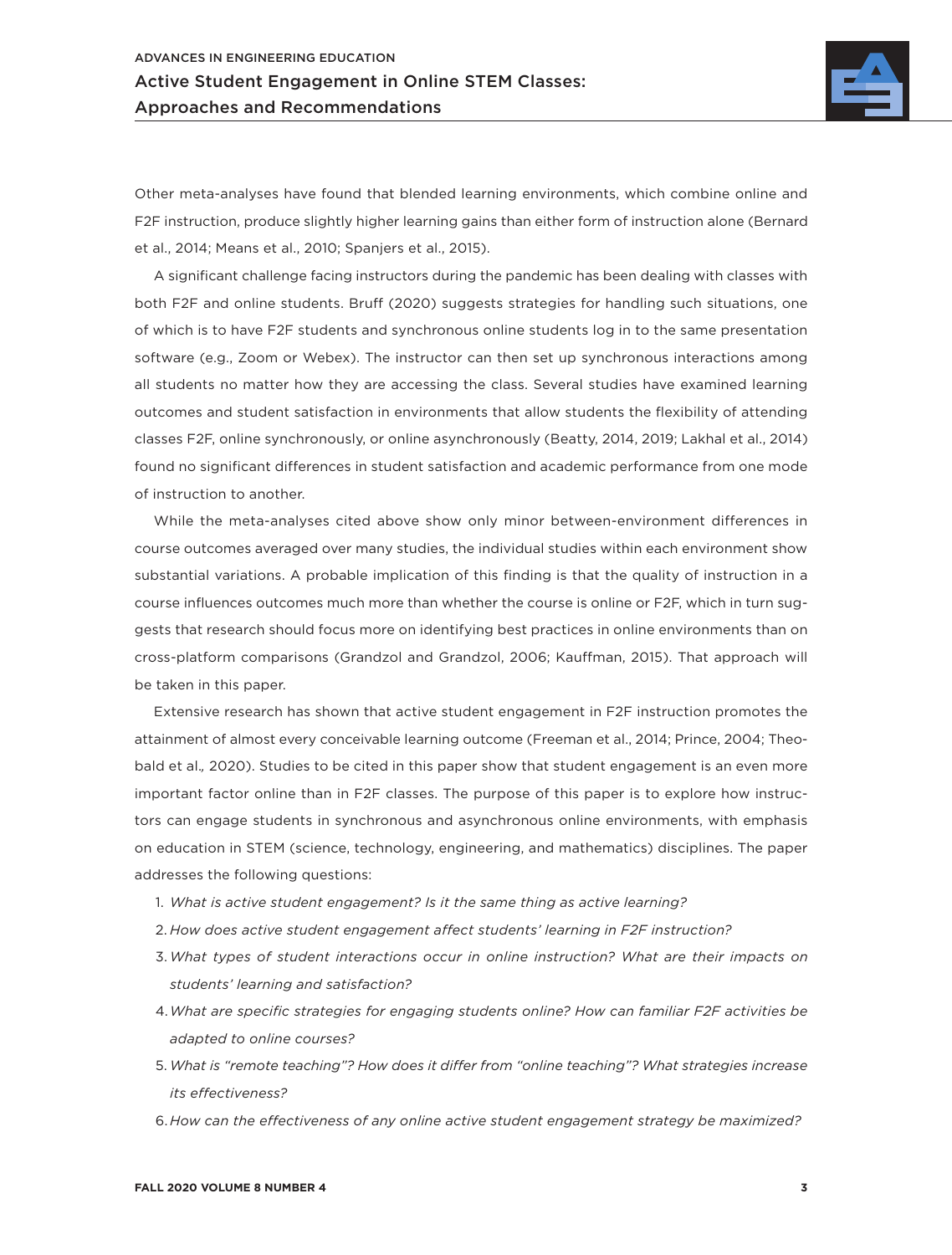

### **WHAT IS ACTIVE STUDENT ENGAGEMENT? IS IT THE SAME THING AS ACTIVE LEARNING?**

The term *active learning* is widely used in education at all levels, but there is no universally accepted definition of it. Many educators use the term to refer to in-class face-to-face instruction in which all students in a classroom are periodically engaged in course-related activities other than just sitting through lectures. For example, "*Active learning engages students in the process of learning through activities and/or discussion in class, as opposed to passively listening to an expert.*" (Freeman et al.*,* 2014) Others use the term to denote any course-related student interaction with course content, instructors, and classmates in which the students do more than simply passively receive information. For example, "*Active learning is any approach to instruction in which all students are asked to engage in the learning process*." (University of Minnesota Center for Educational Innovation, n.d.) In this paper, we will replace the term active learning with *active student engagement,* which encompasses all the teaching approaches covered in the second definition of active learning. We make this change partly to avoid the ambiguity of conflicting definitions of active learning and partly because the term "active engagement" can be easily applied to asynchronous online instruction, for which the concept of "in-class activities" in the first definition is meaningless. [Note: More nuanced definitions of engagement are summarized by Chi et al. (2018).]

The answer to the question "Is active student engagement the same thing as active learning?" is therefore "It depends on which definition of active learning is used. If the first and most common definition is used (activity that engages all students in a synchronous class session), then the answer is no: active student engagement covers all synchronous and asynchronous activities, while active learning only includes the synchronous ones. If the second definition of active learning is used, then the answer is yes: both terms refer to all synchronous and asynchronous activities that occur in the course."

# **HOW DOES ACTIVE STUDENT ENGAGEMENT AFFECT STUDENTS' LEARNING IN F2F INSTRUCTION?**

The notion that active student engagement is an important component of effective teaching has gained widespread attention and acceptance in the last few decades, but it is hardly new. Statements to that effect are found in the Talmud and the writings of ancient Greek, Roman and Chinese sages and medieval scientists and philosophers. More recently, empirical educational research and cognitive science have shown conclusively that active engagement in learning is superior to passive reception of information for promoting students' motivation to learn, academic achievement,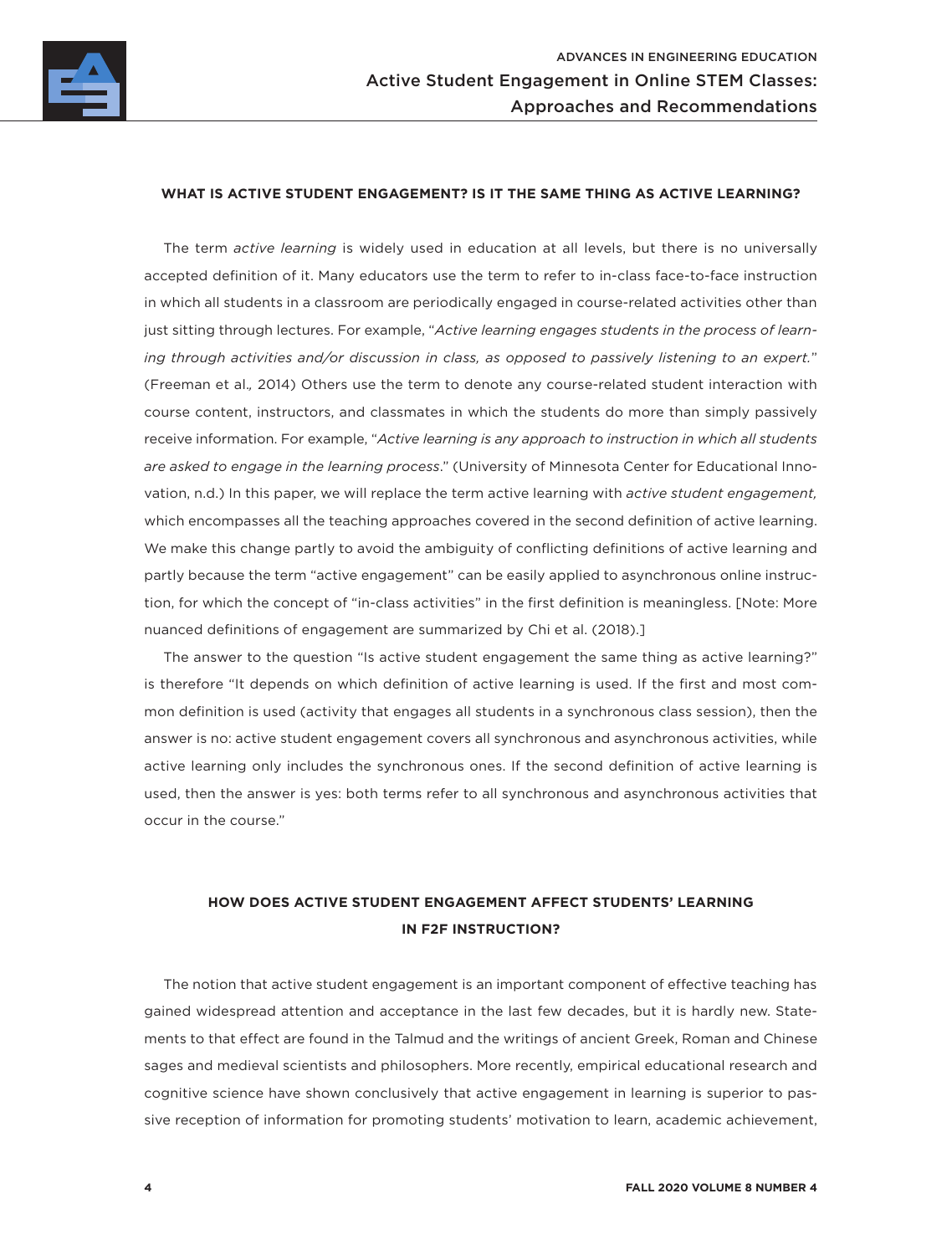

and persistence in academic programs (Ambrose et al.*,* 2010; Brown et al.*,* 2014; Freeman et al.*,*  2014; Hodges, 2015; Nilson, 2016; Prince, 2004; Theobald et al.*,* 2020; Wankat and Oreovicz, 2015, Ch. 7). For example, Freeman et al.'s (2014) meta-analysis of 225 studies in STEM courses found that the failure rate in lecture-based courses was 1.5 times that in courses where students were actively engaged, and Theobald et al. (2020) found that active engagement reduced achievement gaps between underrepresented minority students and their classmates by 33% and reduced gaps in passing rates by 45%. After reviewing such findings, Clarissa Dirks, co-chair of a U.S. National Academies initiative to reform undergraduate STEM education, concluded that "At this point it is unethical to teach any other way." (Waldrop, 2015, p. 273)

### **WHAT TYPES OF STUDENT INTERACTIONS OCCUR IN ONLINE INSTRUCTION? WHAT ARE THEIR IMPACTS ON STUDENTS' LEARNING AND SATISFACTION?**

Moore (1989) proposed three categories of online student interactions: student-content interactions (SC), such as a student working through an interactive tutorial or simulation; student-student interactions (SS), such as students working on a team project or participating in a discussion board; and student-teacher interactions (ST), such as those that occur in an instructor-facilitated discussion board or during virtual office hours. The interactions may be either synchronous (the instructor and all students are gathered at two or more sites simultaneously for class sessions) or asynchronous (instructional materials reside online and are accessed by students at times convenient to them). This paper will use the SC-SS-ST classification system as an organizational framework. The content of the paper and the references cited all pertain to higher education, but we will retain Moore's use of "teacher" in ST interactions as opposed to the more common (in higher education) "instructor." Although the Moore system was created specifically for online instruction and has been used exclusively in that context, it could equally well be applied to F2F instruction.

The vital role of SS and ST interactions in promoting a wide range of desirable student learning and attitude outcomes was solidly established in Alexander Astin's landmark longitudinal study of F2F education, *What Matters in College* (Astin, 1993). Astin collected data on nearly 25,000 students at 309 institutions, examining the effects of 192 variables relating to institutional and faculty characteristics on 82 outcome variables, including measures of academic achievement, retention in college and specific curricula, career choice, self-concept, patterns of behavior, self-reported growth in skills, and perceptions of and satisfaction with the college experience. The environmental variables that had the greatest impact were the frequency and quality of SS interactions, which produced significant effects on 18 of the top 22 outcomes, and of ST interactions, which produced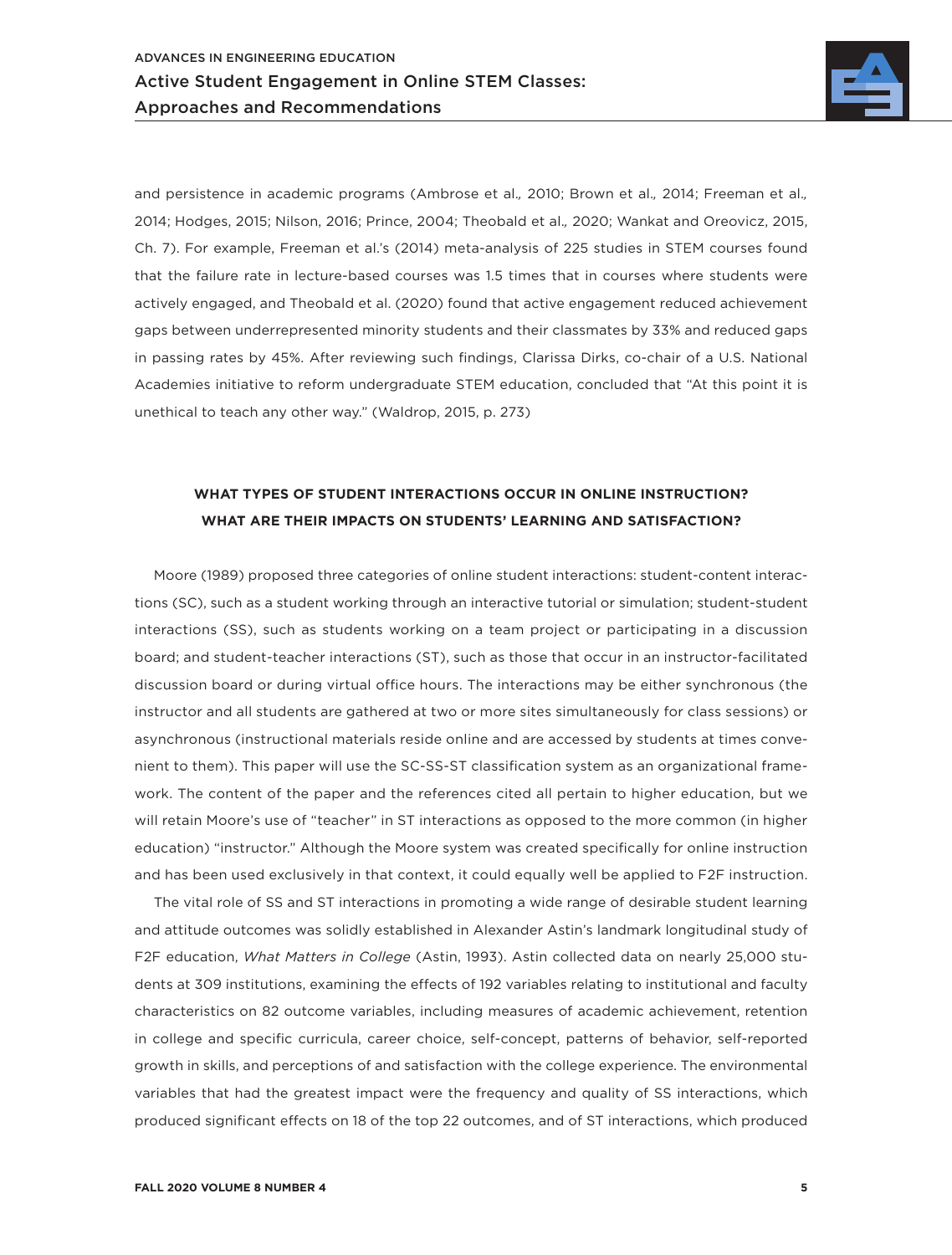

significant effects on 17 of those outcomes. Many of the interactions studied occurred outside the classroom, but some were course related.

Multiple studies of online education have found significant positive correlations between SC, SS, and ST interactions and various student learning and satisfaction outcomes (Bernard et al., 2009; Croxton, 2014; Jaggers and Xu, 2016; Means et al*.*, 2010; Nilson and Goodson, 2018). SS and ST interactions in particular help relieve the feeling of isolation that students often feel in online courses by building *social presence*, students' feeling of being with real classmates in a virtual environment (Mykota, 2018; Oh et al*.*, 2018) and *teaching presence*, students' sense that their online instructors are real people who are personally involved in their instruction (Orcutt and Dringus, 2017). Numerous studies show that both social and teaching presence correlate positively with online students' motivation to learn, academic performance, persistence to course completion, satisfaction with online courses and instructors, and intention to enroll in future online courses (Alsadoon, 2018; Arbaugh et al., 2009; Jaggers and Xu, 2016; Kang and Im, 2013; Orcutt and Dringus, 2017; Oztok and Brett, 2011; Richardson et al., 2017; Rubin et al*.*, 2010). Most of the studies have examined asynchronous online courses (as opposed to synchronous and mixed forms), the type for which social and teaching presence are most difficult to establish (Bernard et al., 2009).

As was the case for comparisons of F2F and online instruction, findings of individual studies of the impacts of online SS, SC and ST interactions on learning outcomes vary considerably from one study to another, suggesting that the quality of an interaction is at least as important as its frequency. One system for categorizing the quality of student engagement activities is the ICAP taxonomy (Chi, 2009; Chi and Wylie, 2014; Chi et al., 2018; Fonseca & Chi, 2014; Menekse et al., 2013; Svinicki, 2020), which defines four categories based on the nature of the students' overt behaviors during the activities. Following are the categories in increasing order of their probable effectiveness on learning (the reverse of their order in the acronym for the taxonomy).

- *Passive:* Receiving information without doing anything with it, such as listening to a recording, watching a video, and sitting through a lecture.
- *Active:* Any activity that goes beyond passive reception of information but does not generate new material, such as repeating received information verbatim and underlining or highlighting text.
- *Constructive:* Any individual activity that generates material beyond received information. Examples include solving a problem, explaining a concept, interpreting experimental data, analyzing, critiquing, and designing.
- *Interactive:* Activities that involve exchanges among two or more students, with the contributions of each participant being primarily constructive and a reasonable degree of turn-taking occurring. Examples include discussing, debating, reciprocal quizzing, planning, and troubleshooting.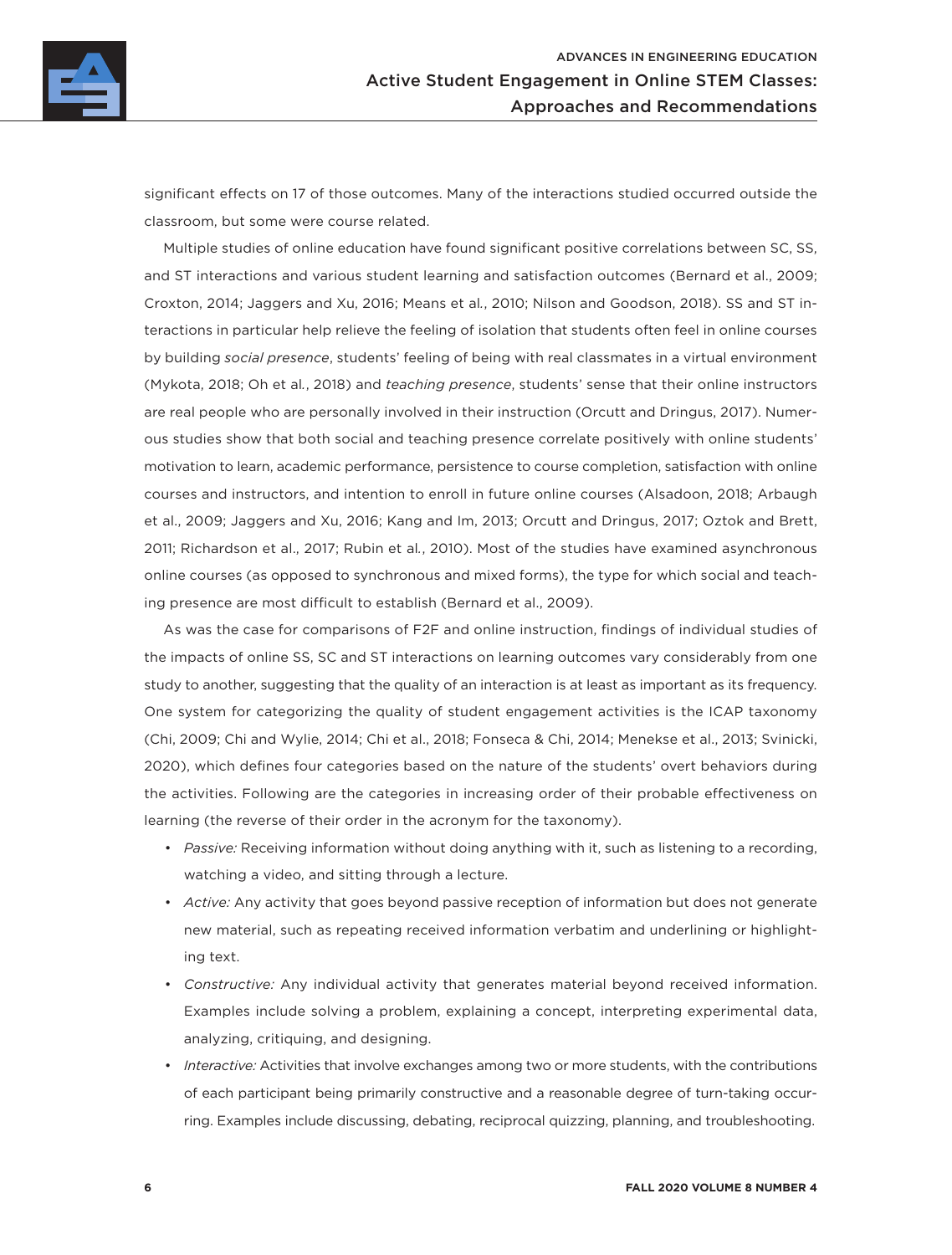

The ICAP taxonomy is complementary to the SC-SS-ST categorization system in that the effectiveness of an activity in any of the latter categories depends heavily on its ICAP category. For example, students might be watching a video lesson on their computer monitors, an SC (studentcontent) interaction. If the students are simply observing the video, the activity would be passive; if they occasionally go back and replay parts they had previously observed, it would be active; if they pause the video and write brief summaries of what they just saw and heard (thus generating new material), it would be constructive; and if they work with classmates to construct a summary or draw a concept map of the video content or discuss and resolve points of disagreement, it would be interactive. Research suggests that learning would increase from each of those options to the next one (Chi et al., 2018; Menekse et al., 2013).

### **WHAT ARE SPECIFIC STRATEGIES FOR ENGAGING STUDENTS ONLINE? HOW CAN FAMILIAR F2F ACTIVITIES BE ADAPTED TO ONLINE COURSES?**

Essentially all F2F in-class activities can without much difficulty be adapted to synchronous online instruction, and all F2F out-of-class activities (including homework assignments and student projects) can be adapted to both synchronous and asynchronous online instruction. That is not to say that F2F and synchronous online courses are equivalent. The absence of direct contact between students and their instructors and classmates in online courses leads to lowering of social and teaching presence and, inevitably, occasional class disruptions due to technology failures. Ways to minimize the first problem are discussed later in this paper. The second problem is beyond the paper's scope.

Table 1 lists some online engagement activities along with their SC-SS-ST designations, their ICAP classifications, and whether they are easily adaptable to asynchronous courses. (All of them can be used in synchronous courses.) The activities are sorted by their functions: to present or reinforce course material, provide summative assessment of learning, or provide formative feedback to students and instructors. Every activity involves SC interactions, though for some activities those interactions are secondary to SS or ST interactions. A natural approach to engaging online students is to adapt familiar F2F course activities to an online environment. Table 2 lists such activities that integrate SC with SS and/or ST interactions and reach one of the two highest levels of the ICAP model.

Many of the activities listed in Tables 1 and 2 can be implemented in a synchronous class session using tools in Zoom (Brennan, in press, 2020) or one of its alternatives. For example, you may ask students to (a) raise hands physically or with Zoom's *raise hands* tool to ask a question or volunteer to answer one you asked, (b) submit questions and answers in a *chat* window, (c) vote *yes* or *thumbs up* if you are simply seeking agreement with a statement, (d) vote for one or more of several multiple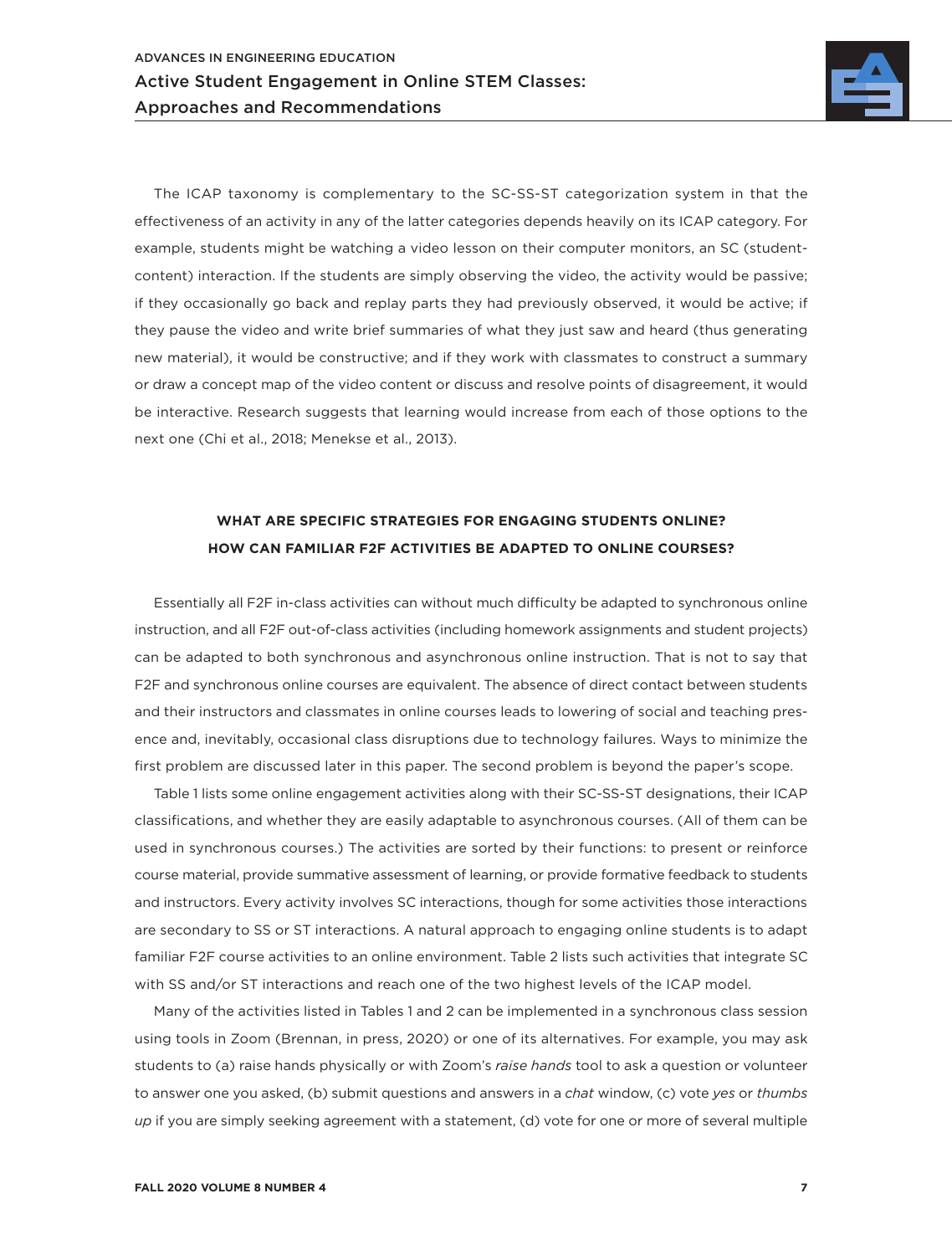

choice options in a *poll* (when you close the poll, Zoom shows the distribution of responses), or (e) make a question part of a competition using a game-based application such as Kahoot or Quizizz.

If you want to conduct a think-pair-share or TAPPS activity (see Table 2) or any other synchronous small-group exercise, you can direct the students to communicate with their group partners via private chat or have Zoom sort them into preselected or randomly assigned groups of any size you designate and send the groups to virtual *breakout rooms* for a specified time. When the allotted time has elapsed or you decide to terminate the activity manually, Zoom recalls the students to the main "classroom," and then you call on individual students or groups to report on what they came up with. If the activity involves writing or drawing, the students can use Google Docs or Google Slides or Zoom's whiteboard tool or Google Jamboard (also a whiteboard tool) to do their work and later share it with you and the class. If you want to add quizzes and interactive activities to your slides, you can install Google Pear Deck as an add-in to PowerPoint or Google Slides.

A major concern about asynchronous SS interactions such as discussion boards is the difficulty of getting students to participate in them. Instructors have effectively used course management systems such as Blackboard, Canvas, or Moodle to track student participation, counting results towards a class participation grade. Additional recommendations for increasing student participation in both synchronous and asynchronous activities are given later in this paper in the section on maximizing the effectiveness of active engagement strategies.

Most of the activities listed in Tables 1 and 2 encompass a variety of options. For example, an activity could involve completing one or more steps in explaining a concept, solving a quantitative problem, deriving a formula, constructing a flow chart or circuit diagram, or critiquing a report; a discussion could be synchronous or asynchronous and with or without instructor facilitation; and a team project could be unfacilitated or instructor-facilitated. The number of possible activities STEM instructors may include in their courses is uncountably large. Here are some guidelines for choosing from among them.

• Choose an activity that aligns with one or more of your learning objectives (statements of observable actions students should be able to perform if they have learned what you have been trying to teach). If you want students to master a concept, ask them to explain it in plain language or to answer a multiple-choice question that requires understanding the concept and then justify their answer. If you want them to develop creative and critical thinking skills, use activities that require those skills (e.g. brainstorm options for doing something, then identify the best option and justify your selection). The point is not to require activity for its own sake, but rather to provide guidance, practice, and feedback in your targeted skills.

Writing clear learning objectives and using them to guide all course planning, delivery, and assessment functions is a fundamental element of effective pedagogy. Felder and Brent (2016,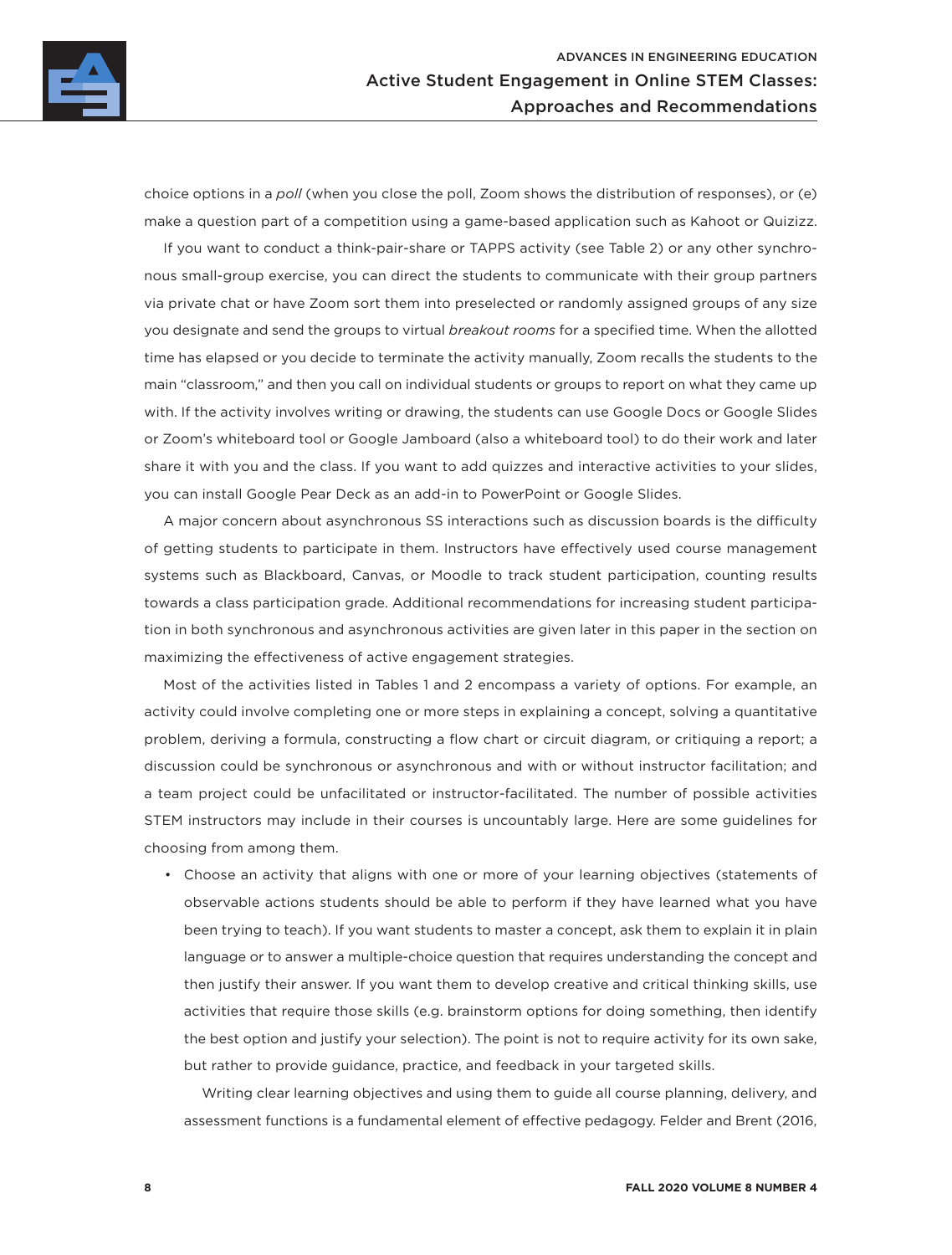

| <b>Function</b>                           | <b>Activity</b>                                                                                                                                                    | SC <sup>a</sup> | SS <sup>a</sup>   | ST <sup>a</sup>   | $\mathbf{ICAP}^{\mathrm{b}}$ | <b>Activity</b><br><b>Type</b> <sup>c</sup> |
|-------------------------------------------|--------------------------------------------------------------------------------------------------------------------------------------------------------------------|-----------------|-------------------|-------------------|------------------------------|---------------------------------------------|
|                                           |                                                                                                                                                                    |                 |                   |                   |                              |                                             |
| Presenting<br>information,                | Students view video, slide show, or screencast, or complete<br>assigned readings                                                                                   | 1               |                   |                   | Pass                         | A, S                                        |
| reinforcing<br>learning, and<br>deepening | Students take notes on or rehearse presented material, or<br>underline or highlight text                                                                           | $\mathbf{1}$    |                   |                   | Act                          | A,S                                         |
| understanding                             | Students summarize, self-explain, or generate questions about<br>presented materials                                                                               | $\mathbf{1}$    |                   |                   | Con                          | A, S                                        |
|                                           | Individual [and small-group] activities: students report results,<br>instructor calls on students to respond, provides feedback, leads<br>discussion (see Table 2) | $\mathbf{1}$    | $\lceil 2 \rceil$ | 2                 | Con<br>[Int]                 | S                                           |
|                                           | Think-pair-share—individual activity, students pair to reach<br>consensus, pairs report                                                                            | $\overline{2}$  | $\mathbf{1}$      | 2                 | Int                          | S                                           |
|                                           | Thinking-aloud pair problem solving (TAPPS)—(see Table 2)                                                                                                          | $\overline{2}$  | $\mathbf{1}$      | $\overline{2}$    | Int                          | S                                           |
|                                           | Online discussion board with minimal instructor involvement                                                                                                        | 2               | $\mathbf{1}$      |                   | Int                          | A, S                                        |
|                                           | Online discussion board with moderate instructor involvement                                                                                                       | $\overline{2}$  | $\mathbf{1}$      | 2                 | Int                          | A, S                                        |
|                                           | Students form study groups and collectively summarize notes or<br>create study guide                                                                               | $\mathbf{1}$    | 2                 |                   | Int                          | A,S                                         |
|                                           | Online simulations and virtual laboratories run by individual<br>students                                                                                          | $\mathbf{1}$    |                   |                   | Con                          | A,S                                         |
|                                           | Online simulations and virtual laboratories done by student teams<br>[possibly with instructor feedback] (see Table 2)                                             | $\mathbf{1}$    | 2                 | $\lceil 2 \rceil$ | Int                          | A, S                                        |
|                                           |                                                                                                                                                                    |                 |                   |                   |                              |                                             |
| Summative                                 | Individual assignments with delayed instructor feedback                                                                                                            | $\mathbf{1}$    |                   | $\overline{2}$    | Con                          | A, S                                        |
| assessment                                | Individual assignments with immediate or delayed automated<br>feedback                                                                                             | $\mathbf{1}$    |                   |                   | Con                          | A,S                                         |
|                                           | Group assignments and projects                                                                                                                                     | 2               | $\mathbf{1}$      | 2                 | Int                          | A,S                                         |
|                                           | Pair programming—students work in pairs to write computer<br>code (see Table 2)                                                                                    | 2               | $\mathbf{1}$      |                   | Int                          | A, S                                        |
|                                           |                                                                                                                                                                    |                 |                   |                   |                              |                                             |
| Formative<br>assessment                   | Minute paper—students identify main and muddy points of<br>lesson (see Table 2)                                                                                    | $\mathbf{1}$    |                   | $\overline{2}$    | Con                          | A.S                                         |
|                                           | Peer review of student products and presentations                                                                                                                  | 2               | $\mathbf{1}$      |                   | Int                          | A,S                                         |
|                                           | Midterm evaluation of course and instructor followed by instructor's<br>response                                                                                   |                 |                   | $\mathbf{1}$      | Con                          | A, S                                        |
|                                           | Online formative quizzes with automated or delayed instructor<br>feedback.                                                                                         | $\mathbf{1}$    |                   | 2                 | Con                          | A,S                                         |
|                                           | ConcepTests—students vote on responses to conceptual questions<br>(see Table 2)                                                                                    | 1               |                   | 2                 | Con                          | S                                           |
|                                           | Peer Instruction—ConcepTest + pair discussion (see Table 2)                                                                                                        | $\mathbf{1}$    | 2                 | $\overline{2}$    | Int                          | S                                           |

activities.

 $b$ Pass = passive, Act = active, Con = constructive, Int = interactive. Square brackets [] indicate group activities.

 $c^c A$  = easily adaptable to asynchronous instruction,  $S$  = easily adaptable to synchronous instruction.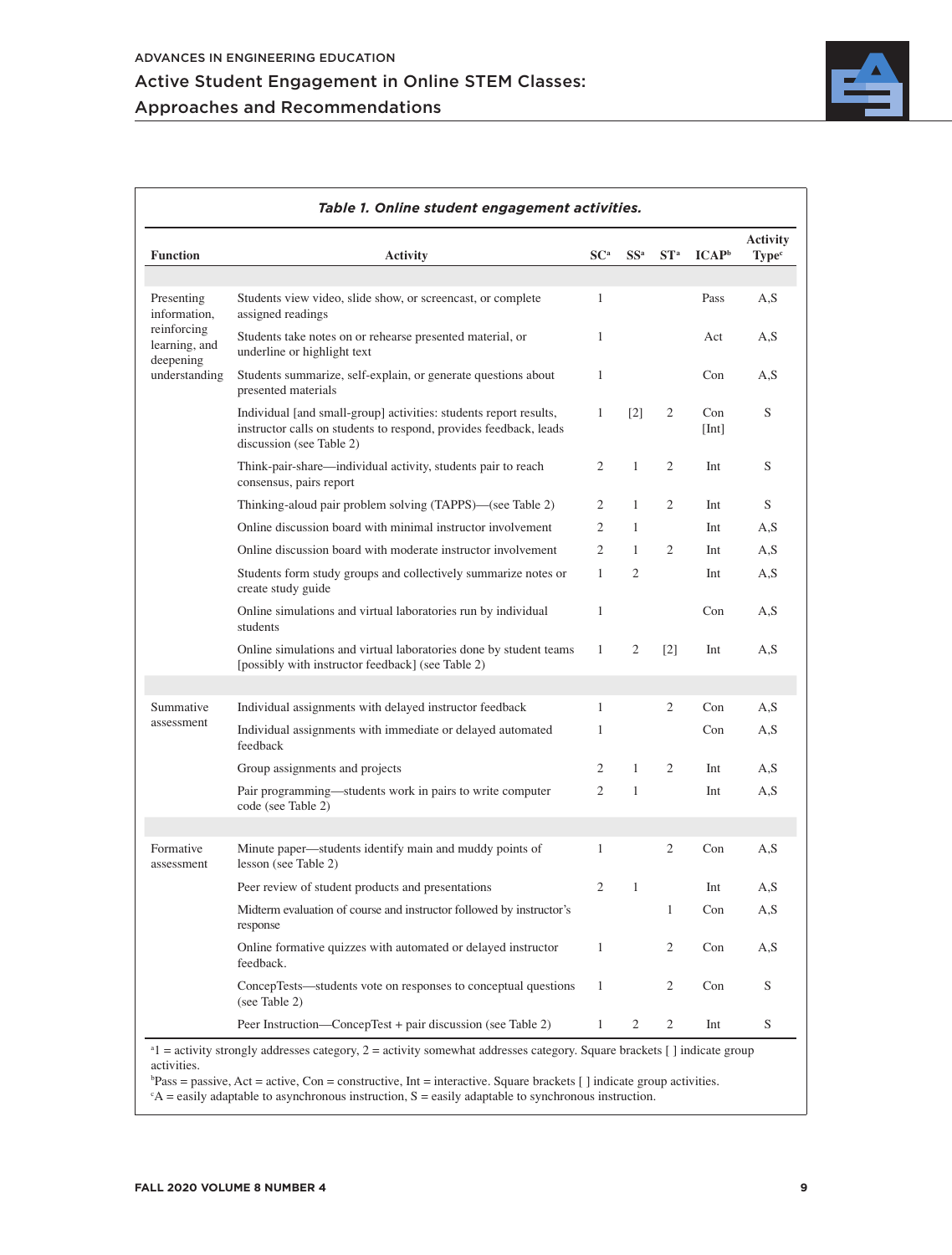

|                                                            | Table 2. Familiar face-to-face activities in an online environment.                                                                                                                                                                                                                                                                                                                                                                                                                               |                 |                   |        |                              |                   |
|------------------------------------------------------------|---------------------------------------------------------------------------------------------------------------------------------------------------------------------------------------------------------------------------------------------------------------------------------------------------------------------------------------------------------------------------------------------------------------------------------------------------------------------------------------------------|-----------------|-------------------|--------|------------------------------|-------------------|
| <b>Method</b>                                              | <b>Online Activity</b>                                                                                                                                                                                                                                                                                                                                                                                                                                                                            | SC <sup>a</sup> | SS <sup>a</sup>   | $ST^a$ | $\mathbf{ICAP}^{\mathrm{b}}$ | Mode <sup>c</sup> |
|                                                            | <b>Individual</b>                                                                                                                                                                                                                                                                                                                                                                                                                                                                                 |                 |                   |        |                              |                   |
| In-class individual<br>activity                            | In response to an instructor prompt, students individually<br>complete any activity that requires them to reflect on course<br>content (answer a question, start a problem solution, etc.).<br>Instructor calls on students to respond orally or electronically<br>and leads discussion of responses. See Felder and Brent (2016,<br>pp. 76–78) for STEM-relevant activity prompts.                                                                                                               | 1               |                   | 2      | Con                          | S                 |
| Minute paper                                               | Students identify main or muddy points after viewing online<br>lesson and post their response anonymously via discussion<br>board, chat window, text message, email, etc. Instructor views<br>responses and addresses common issues in the next lesson or<br>by posting to a discussion board (Felder & Brent, 2016, p. 62).                                                                                                                                                                      | $\mathbf{1}$    | 2                 | 2      | Con                          | A,S               |
| <b>ConcepTest</b>                                          | Students view multiple-choice conceptual question during<br>class session and individually vote for correct response using<br>a polling tool such as those provided by Webex and Zoom<br>(Mazur, 1996). Instructor responds synchronously, clarifying<br>misconceptions. Find STEM ConcepTests by entering<br>"conceptest chemistry," "conceptest polymer membranes," etc.)<br>into a search engine or, for several branches of engineering, in<br>the Concept Warehouse (Koretsky et al., 2014). | $\mathbf{1}$    |                   | 2      | Con                          | S                 |
| Just-in-Time-<br>Teaching (JiTT)                           | Students view multiple-choice questions before a synchronous<br>class session and individually post their answers online,<br>preferably anonymously. Instructor views their responses<br>before the session and adjusts the session content to address<br>common errors and points of confusion. (Simkins and Maier,<br>2009)                                                                                                                                                                     | 1               |                   | 2      | Con                          | S                 |
| <b>Simulations and</b><br>laboratories                     | Individual students [or groups] use process simulations,<br>remotely operated or virtual labs, or at home lab kits to study<br>system behavior and run experiments (Atiq et al., 2015; Corter<br>et al., 2011; Faulconer and Gruss, 2018; Koretsky et al., 2014).                                                                                                                                                                                                                                 | 1               | $\lceil 2 \rceil$ |        | Con<br>[Int]                 | A,S               |
|                                                            | Group                                                                                                                                                                                                                                                                                                                                                                                                                                                                                             |                 |                   |        |                              |                   |
| In-class small-<br>group activity                          | In response to an instructor prompt, student groups complete<br>any activity that requires them to reflect on course content<br>(brainstorm, other activities named in the first row). Instructor<br>calls on students to respond orally or electronically and<br>discusses their responses. See Felder and Brent (2016,<br>pp. 76–78) for possible activity prompts.                                                                                                                             | 2               | $\mathbf{1}$      | 2      | Int                          | S                 |
| Think-pair-share                                           | Students complete any generic individual activity (see above),<br>pair with another online student synchronously (e-mail,<br>breakout room), and come to consensus on a response to share<br>with the class when called on by the instructor (Felder and<br>Brent, 2016, p. 114).                                                                                                                                                                                                                 | 1               | 2                 | 2      | Int                          | S                 |
| <b>Thinking aloud</b><br>paired problem<br>solving (TAPPS) | Students in pairs solve a problem, one student vocalizing their<br>thinking (Zoom, Skype, phone, etc.), the other student asking<br>questions and providing prompts if the first student gets stuck.<br>Students periodically switch roles (Felder and Brent, 2016, pp.<br>$121 - 122$ ).                                                                                                                                                                                                         | 2               | 1                 |        | Int                          | S                 |
| <b>Pair Programming</b>                                    | One student writes computer code, partner checks, corrects,<br>thinks strategically. Students frequently alternate roles<br>(Williams and Kessler, 2002).                                                                                                                                                                                                                                                                                                                                         | 2               | $\mathbf{1}$      |        | Int                          | A,S               |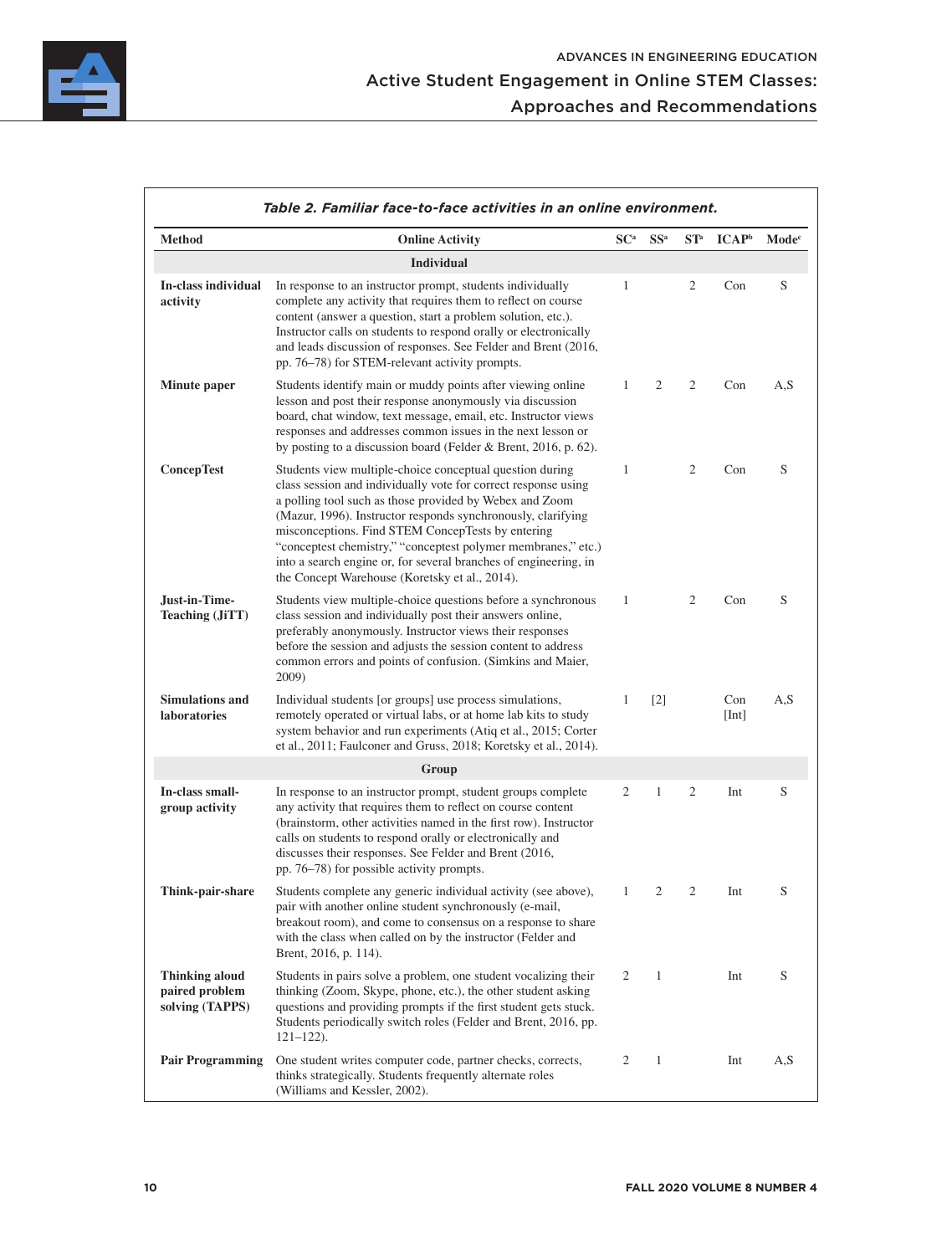

| <b>Method</b>                                                                 | <b>Online Activity</b>                                                                                                                                                                                                                                                                                                                                                                          | SC <sup>a</sup> | SS <sup>a</sup> | $ST^a$                      | $\mathbf{ICAP}^{\rm b}$ | Mode <sup>c</sup> |
|-------------------------------------------------------------------------------|-------------------------------------------------------------------------------------------------------------------------------------------------------------------------------------------------------------------------------------------------------------------------------------------------------------------------------------------------------------------------------------------------|-----------------|-----------------|-----------------------------|-------------------------|-------------------|
|                                                                               | Group                                                                                                                                                                                                                                                                                                                                                                                           |                 |                 |                             |                         |                   |
| <b>Peer Instruction</b>                                                       | After completing online ConcepTests (see above) individually,<br>students discuss the correct solution with a classmate (e-mail, chat,<br>text, etc.), come to consensus, and vote online again. Instructor<br>responds synchronously, moving on when the response distribution<br>indicates that most students have the correct answer (Mazur, 1996).                                          | 2               | 1               | $\overline{2}$              | Int                     | S                 |
| <b>POGIL (Process)</b><br><b>Oriented Guided</b><br><b>Inquiry Learning</b> ) | Students in teams work through online content and pre-<br>prepared guiding questions. Instructor monitors responses and<br>adjusts next class session as needed (Simonson, 2019).                                                                                                                                                                                                               | 1               | $\overline{c}$  | $\overline{2}$              | Int                     | S                 |
| Cooperative<br>Learning                                                       | Students complete team assignments under specific conditions<br>including individual accountability and positive interdependence<br>(Felder and Brent, 2007; 2016, Ch. 11). Students often work<br>alone but periodically meet synchronously online.                                                                                                                                            | 2               | 1               | $\overline{2}$              | Int                     | A.S               |
| <b>Problem-Based</b><br>Learning                                              | Student teams complete authentic, open-ended problems, often<br>under conditions similar to cooperative learning (see above).<br>Students access relevant content through video lecture and<br>online readings and interact online (breakout rooms, e-mail, etc.)<br>synchronously and asynchronously. Instructor provides formative<br>and summative assessment electronically. (Savery, 2015) | $\mathfrak{2}$  | 1               | $\mathcal{D}_{\mathcal{L}}$ | Int                     | A,S               |

Ch. 2) outline and illustrate how to write and apply learning objectives, and Felder and Brent (n.d.-a) present an online tutorial and self-test on the topic.

- Use the ICAP model to guide you towards engagement strategies at the constructive and interactive levels (not that it's wrong to sometimes have students watch videos as part of your engagement strategy).
- Remember that asynchronous online activities such as discussion boards offer some advantages over F2F and online synchronous group activities. Asynchronous activities provide more time for individual reflection, actively involve a larger percentage of the class, and keep individual students from dominating discussions. If you are converting a course from F2F to online and you plan to make it primarily synchronous, consider including at least some asynchronous activities beyond simple assignments to take advantage of the benefits they offer.

# **WHAT IS "REMOTE TEACHING"? HOW DOES IT DIFFER FROM ONLINE TEACHING? WHAT STRATEGIES INCREASE ITS EFFECTIVENESS?**

A recently created distinction between forms of online courses is that between "online teaching" (or "online learning") and "remote teaching" (or "emergency remote teaching"). Remote teaching refers to instruction in an F2F course that has abruptly been shifted online, as happened to millions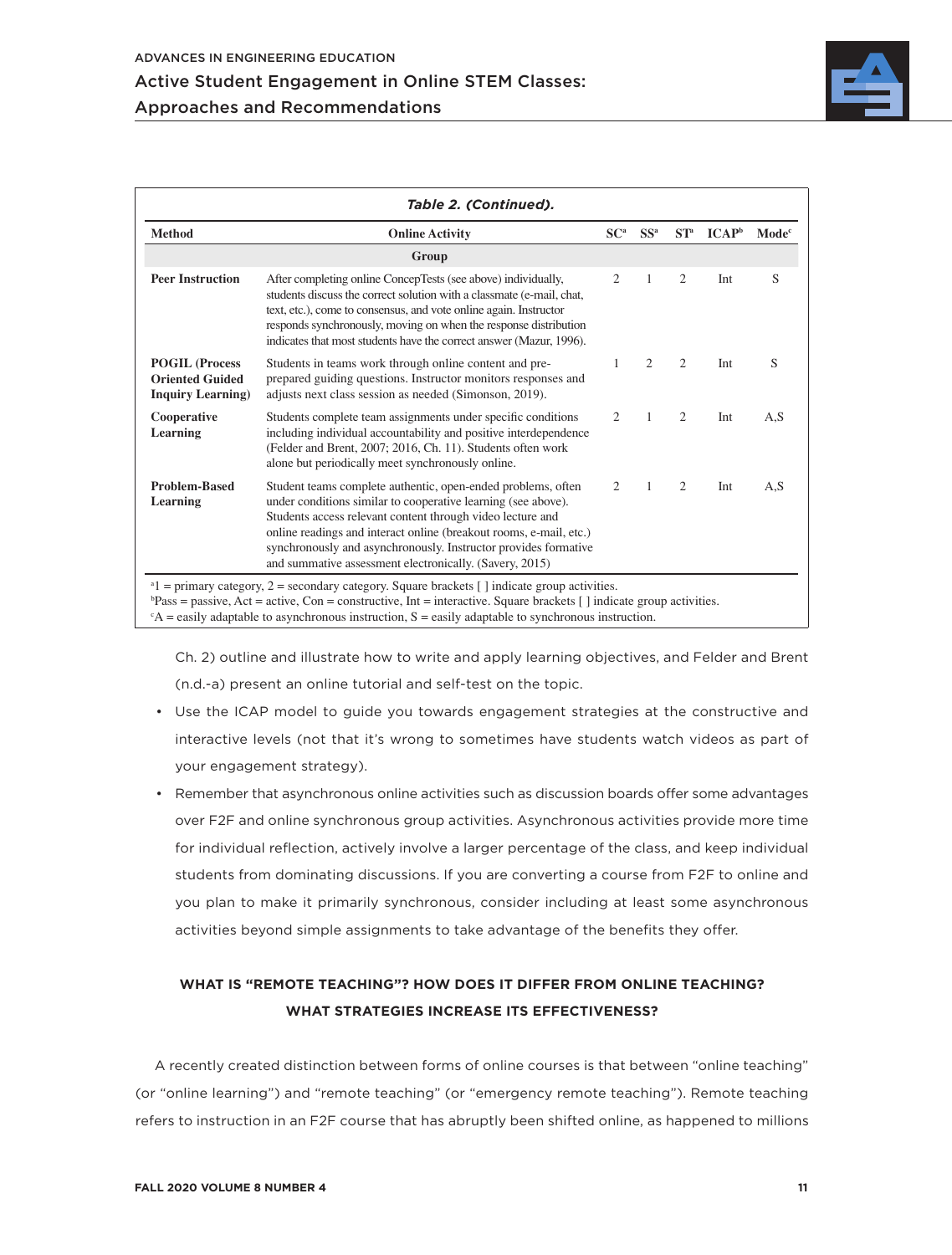

of courses at all educational levels around the world in March 2020. Online teaching means instruction designed from the start to take place online, or possibly in a previously F2F course that has been taught online often enough to have the technical and pedagogical kinks worked out. Hodges et al. (2020) summarize the differences between the two course categories.

While outcomes of remotely-taught courses should never be compared directly to those of welldesigned and delivered online courses, research has begun to contribute to our understanding of the issues faced by students and instructors when abrupt shifts to online teaching occur. The National Science Foundation and the Bill and Melinda Gates Foundation sponsored a study of college teaching during the pandemic (Means & Neisler, 2020, pp. 14–15), with a national sample of 1008 undergraduate students in 717 four-year and 271 two-year institutions who responded to a survey regarding their experiences in remotely-taught courses.

The survey first asked the students to rate their satisfaction with an F2F course they had started to take and the online version of the course they abruptly switched to. Sixty-three percent of the 1008 survey respondents reported on a STEM course. Their levels of satisfaction with the course before and after the switch are shown in Table 3.

| <b>Satisfaction level</b> | F2F | Remote |  |
|---------------------------|-----|--------|--|
| Very satisfied            | 51  | 19     |  |
| Somewhat satisfied        | 36  | 40     |  |
| Somewhat dissatisfied     | 9   | 27     |  |
| Very dissatisfied         | 3   | 13     |  |

The survey then showed a list of eight research-proven online instructional practices and asked the students to identify which ones were used by their remote course instructors. These are the practices:

- 1. Assignments that ask students to express what they have learned and what they still need to learn
- 2. Breaking up class activities into shorter pieces than in an in-person course
- 3. Frequent quizzes or other assessments
- 4.Live sessions in which students can ask questions and participate in discussions
- 5. Meeting in "breakout groups" during a live class
- 6.Personal messages to individual students about how they are doing in the course or to make sure they can access course materials
- 7. Using real world examples to illustrate course content
- 8.Working on group projects separately from the course meetings

While the total percentage of students satisfied with the remote course (either very or somewhat) dropped from 87% (F2F) to 59% (remote), the satisfaction rates varied dramatically with the number of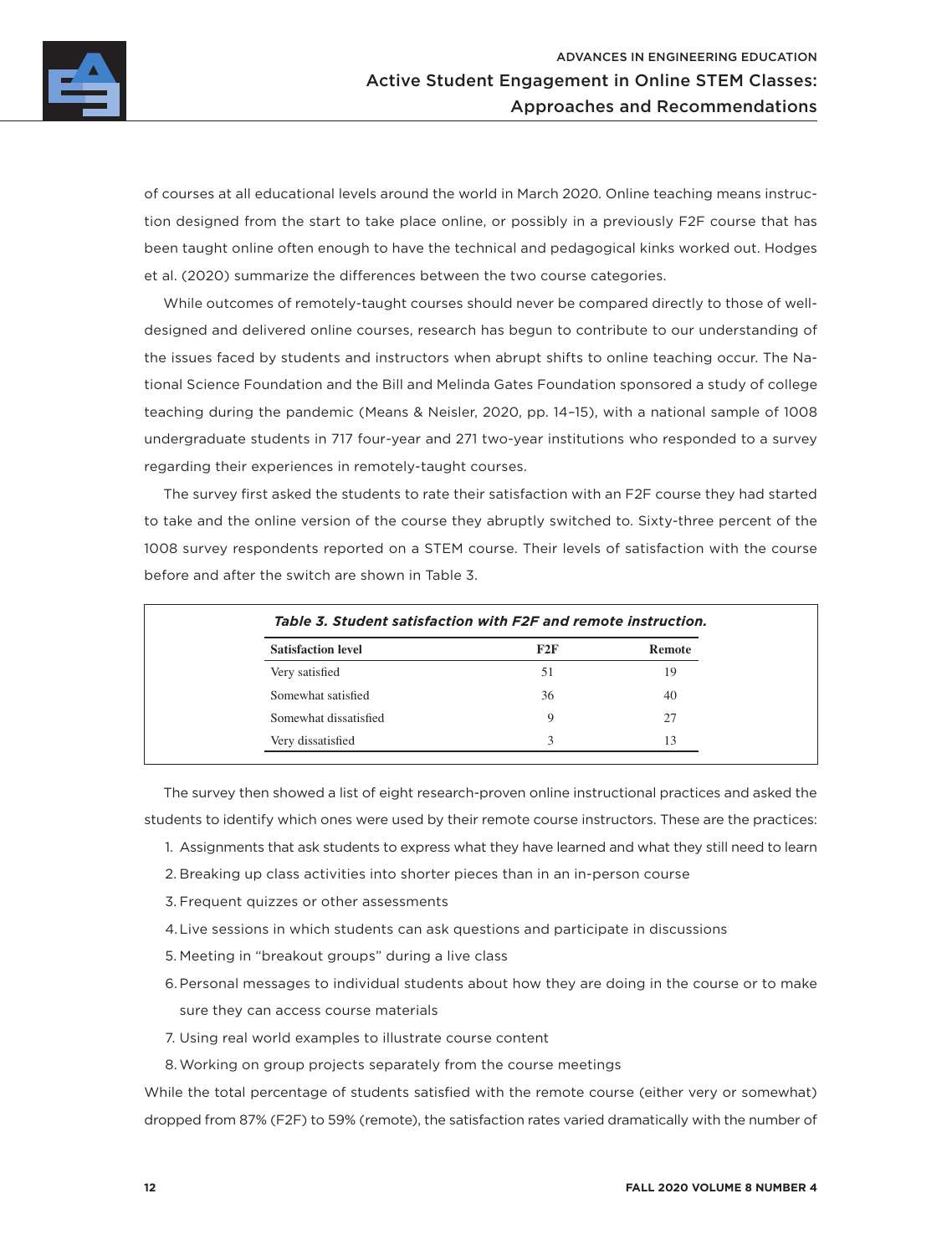

the recommended teaching practices used in the course: 74% for 6–8 practices, 61% for 3–5 practices, and 43% for 0–2 practices. These findings provide excellent guidelines for designing online courses.

### **MAXIMIZING THE EFFECTIVENESS OF ONLINE ACTIVE STUDENT ENGAGEMENT STRATEGIES**

The meta-analyses cited in the preceding sections demonstrate that even if a student engagement strategy generally works well, the variability in its effectiveness from one implementation to another may be significant. In some circumstances, the strategy may even be counterproductive. For example, if an instructor assigns online group projects and provides no guidance in dealing with team dysfunctionalities, the students might have been better off working individually. An implication of this observation is that how well an online course is taught can have dramatic effects on the course outcomes, regardless of which engagement strategies the instructor adopts.

Many authoritative references list teaching methods that correlate positively with students' performance in all fields (e.g., Ambrose et al.*,* 2010; Chickering and Gamson, 1987, 1999; Nilson, 2016; Weimer, 2013) and specifically in STEM courses (Felder and Brent, 2016; Hodges, 2015; Wankat and Oreovicz, 2015). Other references deal specifically with online courses (Junk et al., 2011; Ko and Rossen, 2017; Nilson and Goodson, 2018, Ch. 1, 4; Vai and Sosulski, 2016), and still others suggest strategies based on modern cognitive science rather than empirical research (Brown et al.*,* 2014; Dunlosky et al.*,* 2013; Oakley, 2014). The paragraphs that follow offer four recommendations drawn from one or more of those references that instructors should consider implementing to maximize the effectiveness of any online activities they conduct.

### **Recommendation 1: Establish Teaching Presence and Social Presence Early in a Course and Maintain Them throughout the Course.**

Several studies attest to the positive impact of teaching presence on students' performance in and attitudes toward online instruction and identify teacher behaviors that contribute to teaching presence (e.g., Baker, 2010; Croxton, 2014; Jaggers and Xu, 2016; Orcutt and Dringus, 2017; Pearson, n.d.; Sheridan and Kelly, 2010). All those studies agree that if you are teaching an online course, you should take steps to establish teaching presence from the outset. For example, you might:

- Send a welcome message to all enrolled students describing the course, its importance in the curriculum and the course discipline, and the types of scientific, industrial, and societal problems the course material may help to solve.
- Post a short video introducing yourself, perhaps mentioning your background, research, personal interests, and why you are enthusiastic about teaching the course.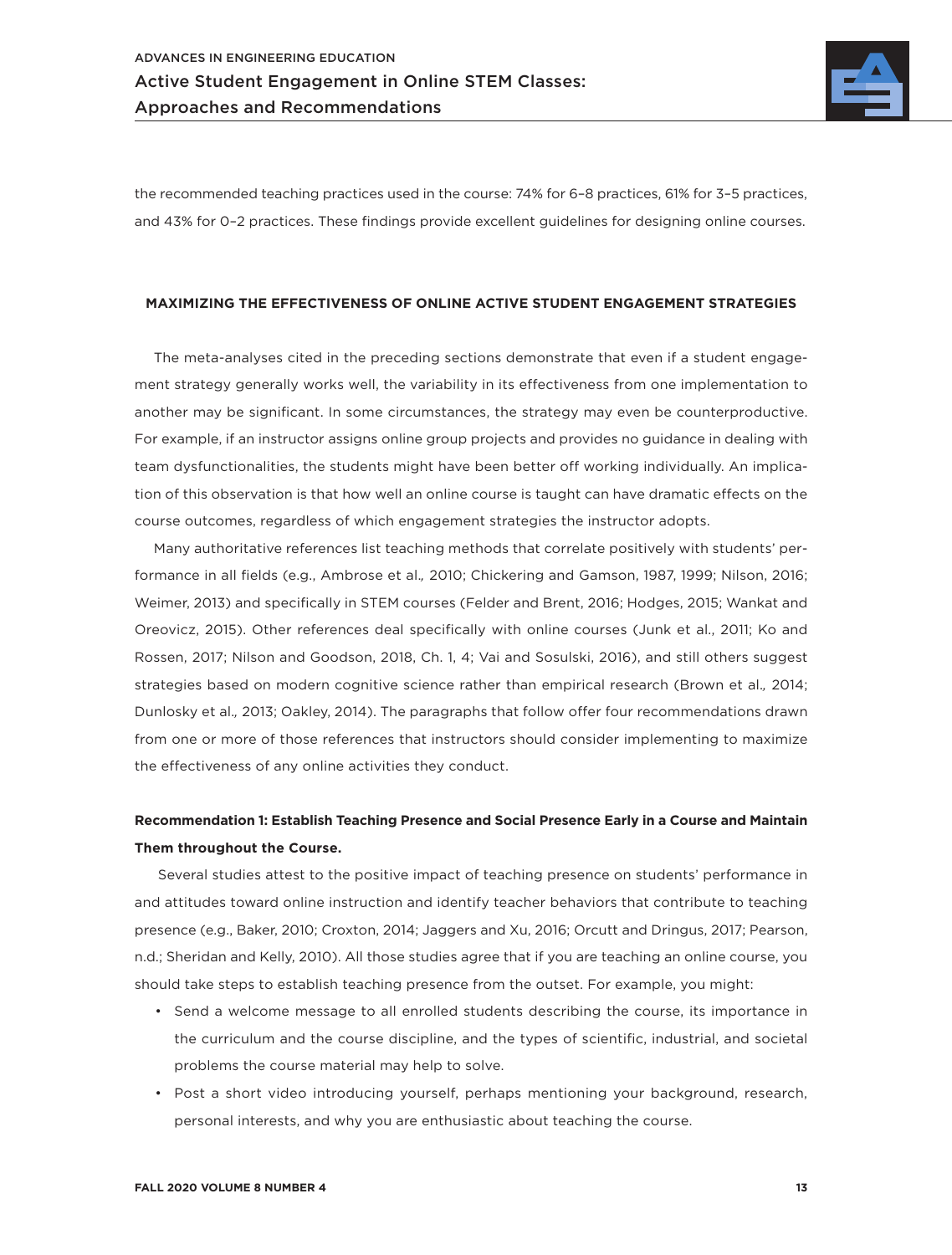

- In the first week of class, require all students to send you a short message containing some facts about themselves and their interests and statements about what they hope to get out of the course. Schedule a short get-acquainted video chat with each student in the first two weeks.
- Communicate course structures and policies explicitly and clearly, including course learning objectives, information about assignments and tests, and how course grades will be determined.
- Announce how students can contact you with questions (e.g., with postings on the class computer interface or discussion boards or with text or email messages).

Thereafter, you might take additional steps to maintain your presence throughout the course. For example:

- Deliver weekly announcements to the class in short videos.
- When individual students raise questions or identify points of confusion by directly communicating with you, promptly respond to them. When you identify common points of confusion from direct communications, quizzes, assignments, minute papers, or exams, promptly address clarifications to the entire class by email or postings to discussion boards. In the latter case, first give other students opportunities to respond.
- Hold virtual office hours during which you commit to be available to receive students' questions and requests.
- Periodically acknowledge your awareness that students have demands on their time other than your class and emphasize your availability to help.
- Contact students who are struggling in the course, try to determine what the problem is, and offer suggestions for what they might do to remedy it.
- Even if the course is primarily asynchronous, try to arrange several synchronous sessions, such as review sessions before exams.

Some of these ideas—especially those that involve direct communication with individual students may be impractical in courses with very large enrollments.

Also take deliberate steps to create social presence in your online courses. In general, any activity that involves SS interactions serves this purpose. Mykota (2018) sorts social presence-creating activities into three categories:

- *Establishing Social Presence:* Institute SS-related course design features such as discussion boards, team projects, and policies regarding respectful communications among students.
- *Introducing Social Presence:* Conduct SS-related class activities in the first week of the course such as having students share photos and biographies and forming small discussion groups based on common interests.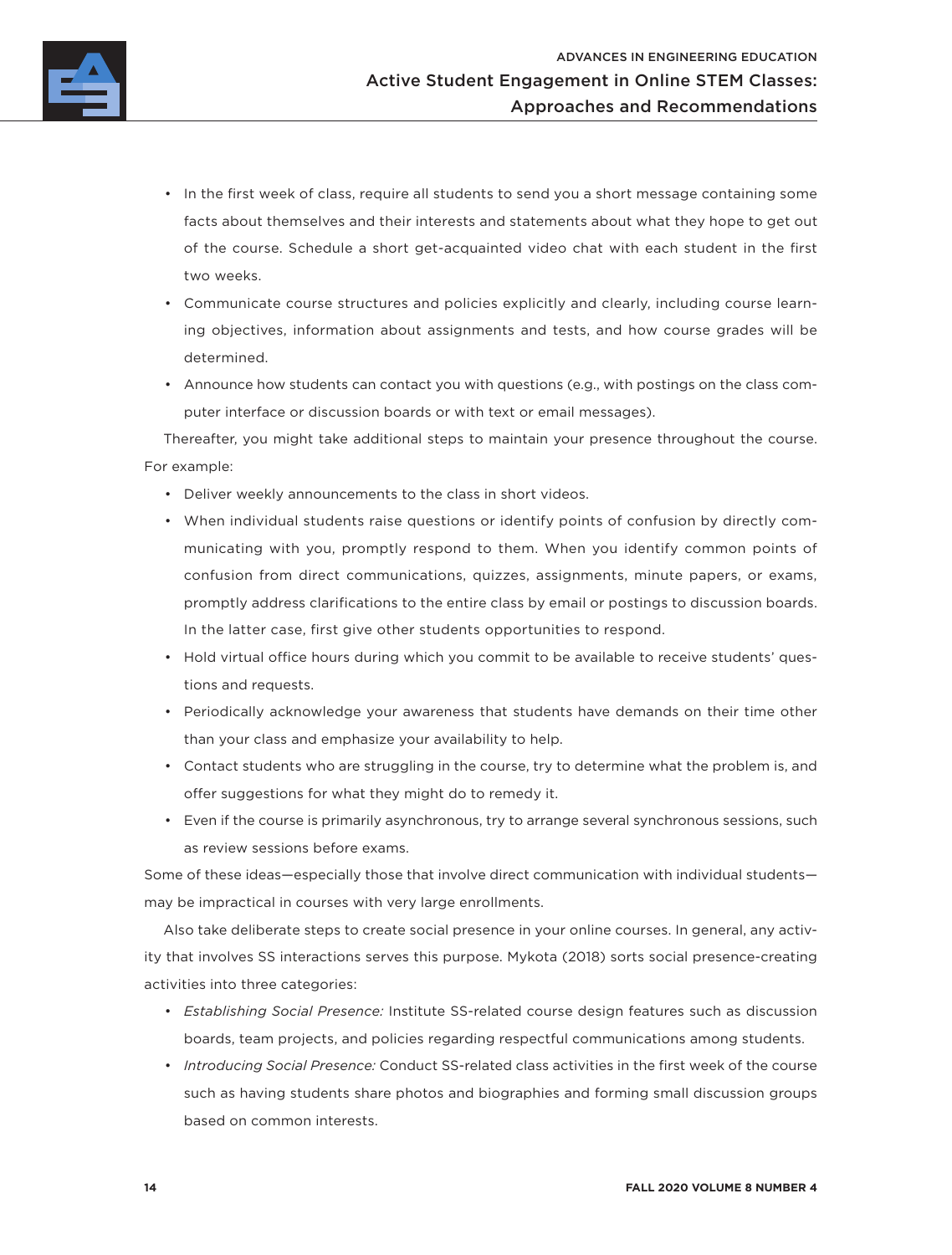

• *Sustaining Social Presence:* Conduct SS-related class activities throughout the course such as small-group activities in synchronous class sessions, continuing interactions on threaded discussion boards, and peer feedback on drafts of project reports.

Mykota (2018) and Oh et al. (2018) offer additional suggestions for establishing and maintaining social presence.

#### **Recommendation 2: Make Your Expectations Clear to The Students.**

A common complaint of students in online courses is their difficulty understanding exactly what their instructors want them to do, especially if the students are new to online instruction. In F2F classes, they can easily get clarifications directly from the instructors and from one another, while doing so online is generally less straightforward.

We have already mentioned the importance of clarifying your course structures and policies in the first week. Other possible sources of confusion have to do with the knowledge and skills you expect the students to develop, especially if your assignments and exams require skills likely to be new to many of them. Following are techniques you can use to minimize difficulties of this nature.

• *Write learning objectives and share them with your students*. We previously discussed learning objectives in the context of selecting student engagement activities, but objectives are critical components of every aspect of course design. Once again, learning objectives are statements of observable tasks the students should be able to complete if they have learned what you have tried to teach them, where "observable" means the instructor can either see the students doing the tasks or see the results of the students having done them. An objective might look like: "The student should be able to…" (or in a study guide, "To do well on the next exam, you should be able to…") followed by an observable action verb and a statement of what the student should be able to do. For example, an acceptable objective is "The student should be able to calculate one of the variables voltage, current, and resistance, from given values of the other two."

A limitless number of observable action verbs might be used in learning objectives, such as *define, explain, calculate, derive, optimize, critique*, and *design*. Frequently used but unacceptable (because they are unobservable) verbs include *know*, *learn*, *appreciate*, and *understand*. Objectives are particularly important when high-level thinking skills such as critical and creative thinking and problem-solving skills such as estimating, troubleshooting, and designing are involved. A particularly effective way to share your objectives with the students is to distribute them as study guides for course examinations (Felder and Brent, 2016, pp. 23–30).

• *Provide extensive formative assessment.* Formative assessment—gathering information about what students know and don't know for the purpose of improving learning and teaching rather than to determine grades—correlates strongly with student achievement (Hattie, 2009). If a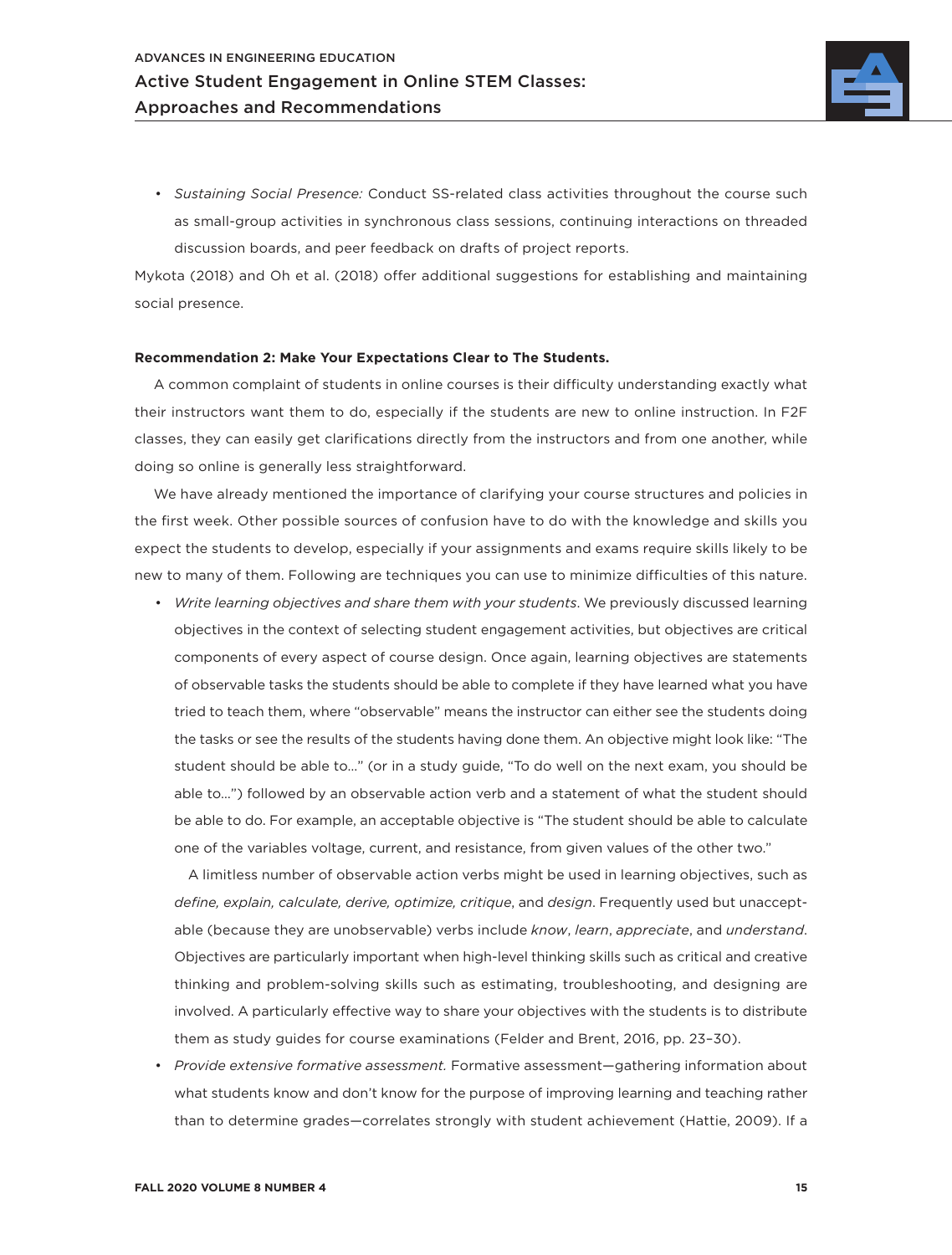

class is synchronous, conducting in-class activities can give both the students and the instructor valuable feedback regarding what the students do and don't understand. In asynchronous courses, interspersing online presentations (lecture clips, videos, slide shows, screencasts, etc.) with low-stakes online quizzes (which count little or not at all toward the course grade) and providing timely feedback on the quiz responses serves the same purpose.

Two powerful formative assessment tools—*minute papers* and *midterm evaluations* (Felder and Brent, 2016, pp. 62–63 and 102–103)—call on students to report anonymously on features of a lesson (minute paper) or of the course and instructor (midterm evaluation) that have helped or hindered their learning. In both cases, the instructor looks through the responses, notes common ones, and responds to them either in the next class session (synchronous) or in a subsequent message to the class or posting on the course website. One or more midterm evaluations should be part of every course, be it F2F, online, or hybrid. The inferior alternative is to wait for the end-of-course evaluation to identify problems that might have been addressed if the instructor had known about them earlier.

• *If student participation is important to you, incentivize it.* Simply providing opportunities for interaction in online classes does not guarantee you will get it from all students. For example, if you set up a discussion board and encourage your students to take an active role in posting ideas and responding to others' posts, and then you never bring up their participation again, you may be seriously disappointed in how few students participate after the first week or two. If their participation is important to your teaching strategy, then make it one of your course grading criteria, provide guidance on what makes posts useful (e.g., "Can someone help me understand \_\_\_\_") and not useful (e.g., "I'm confused about everything in this chapter"), and consider requiring a minimum number of posts to get full participation credit.

Also consider giving slight additional credit for posts that are particularly insightful or use sources beyond what was expected. If early in the course you give the class examples of posts that received such credit (keeping their authors anonymous), you should see improvements in the average quality of subsequent submissions.

Use rubrics to grade assignments that require judgment calls from the grader (Felder and Brent, 2010)*.* A grading rubric lists criteria the grade will be based on (such as accuracy, completeness, quality of writing, etc.) and assigns a maximum value or rating to each criterion. A good rubric clarifies your expectations and can make grading efficient, consistent (the grader gives the same grade to work of the same quality submitted by different students), and reliable (different graders give the same grades to equivalent submissions). Reliability is especially high if two graders independently fill out rating forms and then reconcile their ratings.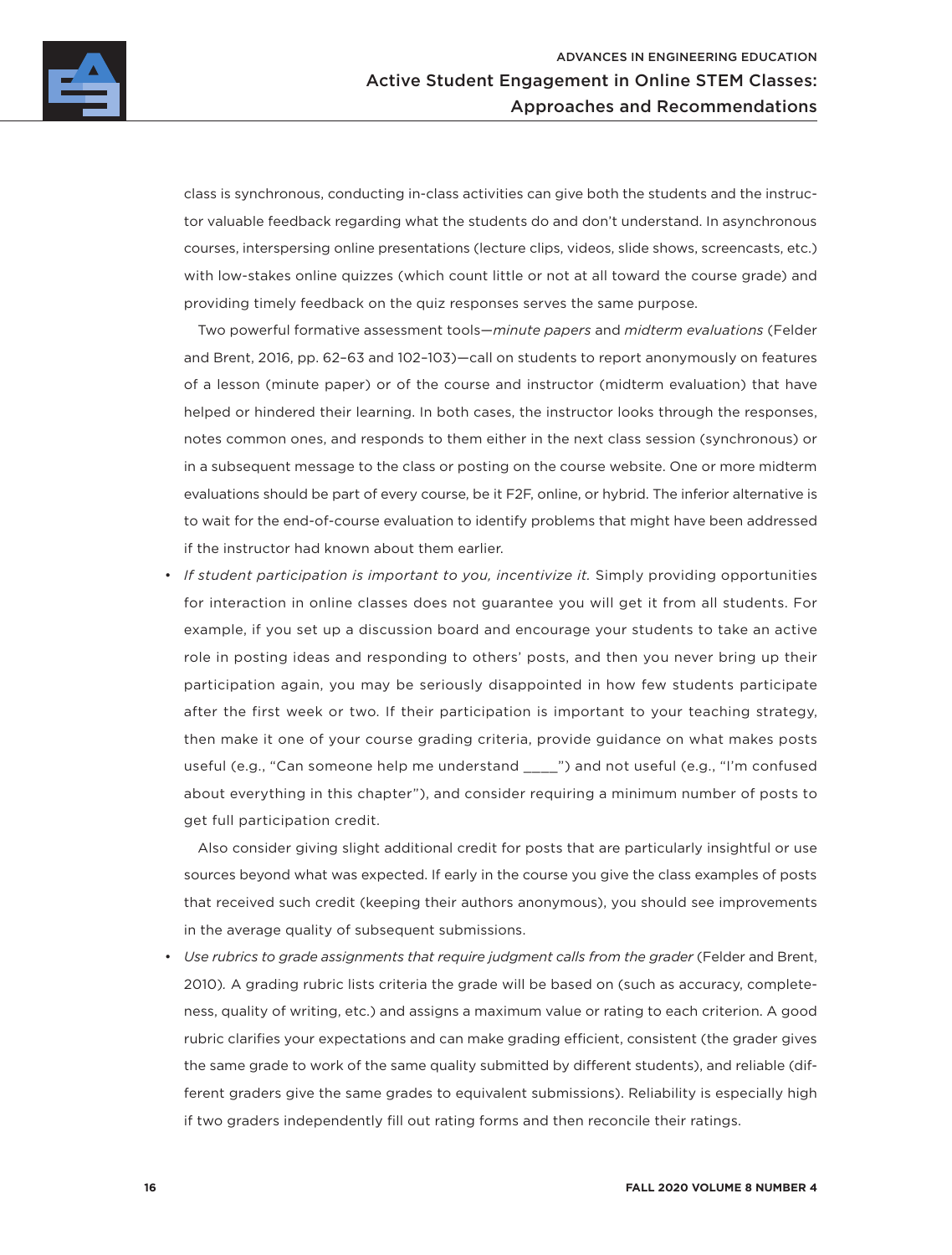

Once you have prepared a rubric, you can use it to train students in the required skills by giving them a sample completed assignment with lots of flaws. The students first grade the assignment using the rubric, then pair up to compare and reconcile their ratings for each criterion. Finally, you show them the ratings you would have given the assignment and discuss your reasoning. The students will emerge with a good picture of what you are looking for and warnings about attributes of their work that will lower their grades, and their first assignments will generally be much better than assignments you have received in previous course offerings. To provide additional skill training, you could also ask the students to self-evaluate their first few assignments using the rubric.

You can find rubrics for almost any type of assignment (written and oral reports, essays, critical thinking analyses, and so on) by entering the assignment type followed by "rubric" in a search engine.

### **Recommendation 3: Anticipate Student Resistance and Take Steps to Minimize or Eliminate it.**

Active student engagement strategies put more responsibility on students for their own learning than traditional lectures do. In synchronous online courses, some engagement strategies require students to ask and answer questions in class, possibly exposing what they don't know to their instructor and classmates. Other strategies such as cooperative and problem-based learning require significant and—to many students—unfamiliar and uncomfortable levels of self-directed teamwork. When students first encounter these features of active engagement, not all of them are enthusiastic and some may be overtly resistant. If instructors fail to anticipate and plan for this resistance, it can negatively affect the students' attitudes toward the course and instructor and possibly their performance in the course.

Several authors have examined student resistance to active learning and recommended strategies for dealing with it (Felder and Brent, n.d.-b; Felder and Brent, 1996; Felder and Brent, 2016, pp. 126–127; Finelli et al, 2018; Tharayil et al., 2018; Weimer, 2013, pp. 199–213). The gist of the recommendations is to communicate the rationale for using the activities (which includes the research showing that students learn more through engagement and get better grades), show awareness that you are asking students to take more responsibility than they might be accustomed to, solicit student feedback on their experiences after enough time has elapsed for the students (and you) to become accustomed to the activities, and don't be too concerned if a few students remain resistant to the bitter end.

#### **Recommendation 4: Take a Gradual Approach to Adopting New Engagement Strategies.**

 Tables 1 and 2 include a wide range of strategies for actively engaging students online, and their number would be enormous if we listed all of their variations. The idea is not to adopt every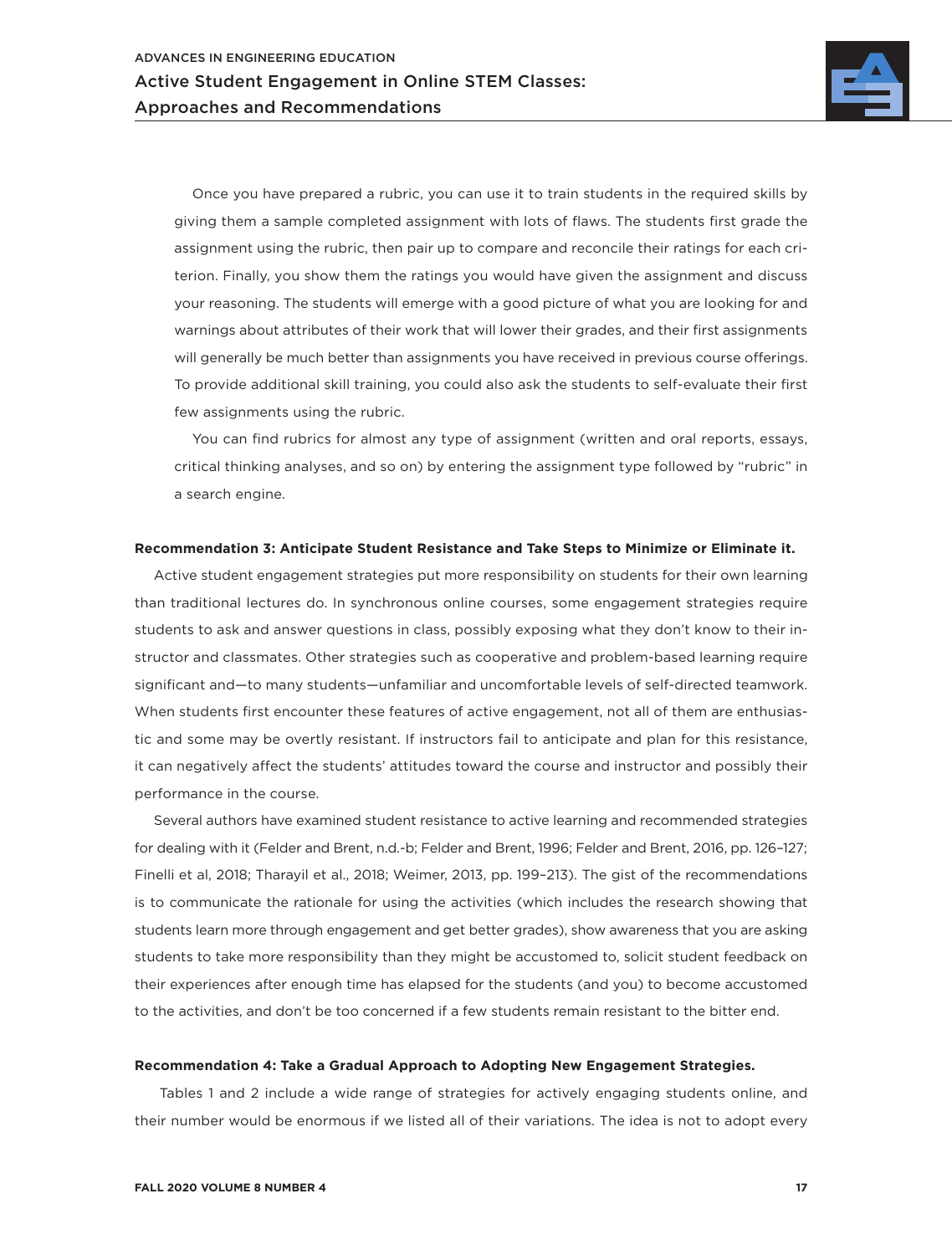

conceivable strategy starting next Monday, which would overwhelm both you and the students, but to select one or two strategies that look reasonable and try them. Don't just try them once—especially if the strategies are unfamiliar to you and are likely to be unfamiliar to many of the students—but enough for both you and the students to get accustomed to them. If a strategy seems to be working well, keep using it; if it doesn't, have someone knowledgeable check how you are implementing it, try their suggestions, and if doing so fails to help, stop using it. Next course you teach, try another one or two strategies. It should not take more than two or three course offerings to reach a level and quality of student engagement that meets your expectations.

Although several of the four given recommendations pertain specifically to online instruction (particularly the first one relating to teaching presence and social presence), all of them are also relevant to and strongly supported by research on face-to-face instruction. Instructors who have learned to implement these strategies online would be well advised to continue doing so when they return to their F2F classrooms.

### **CONCLUSIONS**

There is nothing radically different between research-proven best teaching practices for face-toface courses and those for online courses, but the need for adoption of some of the latter practices may be greater owing to the technical and interpersonal challenges associated with online environments. Online classes particularly benefit from explicit instructional objectives, detailed grading rubrics, frequent formative assessments that clarify what good performance is, and above all, clear expectations for active student engagement and strategies to achieve it.

Recommended planning procedures for F2F and online courses are also similar (Felder & Brent, 2016, Ch. 2–4). Planning should begin with construction of a syllabus that includes the major topics to be covered, the approximate time allocated to each topic, the course learning outcomes (the knowledge and skills the students should have by the end of the course), and the course-level learning objectives (the observable tasks the students should be able to carry out that demonstrate their mastery of the specified outcomes). The detailed planning for each topic should involve defining the content to be covered, formulating learning objectives that address the content, redefining the content to cut down on material not addressed in the objectives, and planning student engagement activities that provide practice and feedback in the knowledge and skills specified in the objectives.

Active student engagement, classified by Moore (1989) into student-student, student-teacher and student-content interactions, correlates positively with student performance and satisfaction in online courses. The ICAP taxonomy provides a good system for judging the likelihood that an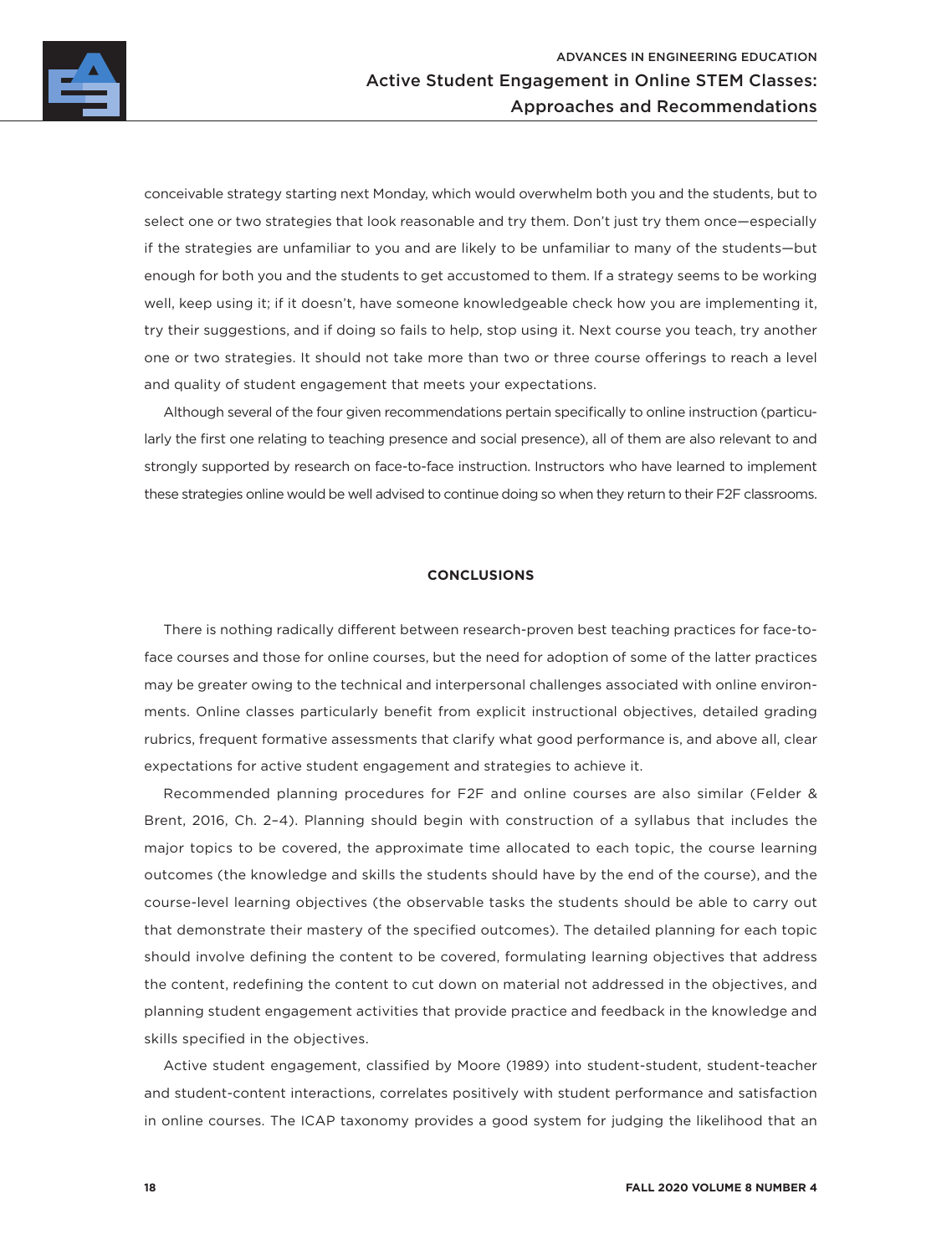

engagement strategy in any of those three categories will promote learning effectively. In increasing order of effectiveness, student engagement may be *passive* (the student is a passive recipient of information), *active* (the student does something with the information but does not generate new material from it), *constructive* (new material is generated), or *interactive* (new material is generated interactively with other students). We advise instructors new to active student engagement to initially introduce a limited number of constructive and interactive activities that align with their learning objectives, and gradually add additional activities in subsequent course offerings.

We also encourage teachers of online classes to design instruction and assignments to drive student participation in the desired activities rather than trusting that the activities will occur spontaneously. For example, rather than simply hoping students will contribute regularly to discussion boards, encourage participation through assignment and grading policies; rather than hoping students will think conceptually, post conceptual questions on discussion boards and include concept questions on formative quizzes; rather than hoping students will assume individual accountability in team projects, build in accountability using cooperative learning techniques.

In addition to these guidelines, our advice for adopting active engagement strategies online is to take steps to establish and maintain teaching and social presence, anticipate and plan for some student resistance, and get formative feedback along the way to catch problems while they are small. As with face-to-face instruction, when you teach an online course the one thing you can be certain of is that you won't get it right the first time. If you adopt the suggested gradual approach, however, adopting a small number of new strategies in each course offering and never venturing too far from your comfort zone, the other thing you can be sure of is that the course will steadily improve. That is all you need.

### **ACKNOWLEDGMENTS**

We are grateful to our colleagues Lisa Bullard, John Falconer, Gary Felder, Joyce Felder, Kenny Felder, Cindy Furse, David Silverstein, Margot Vigeant, and the reviewers of the initial manuscript submission for their invaluable corrections and suggestions for improvement.

### **REFERENCES**

Alsadoon, E. (2018). The impact of social presence on learners' satisfaction in mobile learning. *Turkish Online Journal of Educational Technology*, *17*(1), 226–233.

Ambrose, S. A., Bridges, M. W., DiPietro, M., Lovett, M. C., & Norman, M. K. (2010). *How learning works: Seven research– based principles for smart teaching.* San Francisco: Jossey–Bass.

Arbaugh, J., Godfrey, M., Johnson, M., Pollack, B., Niendorf, B., & Wresch, W. (2009). Research in online and blended learning in the business disciplines: Key findings and possible future directions. *Internet and Higher Education, 12*, 71–87.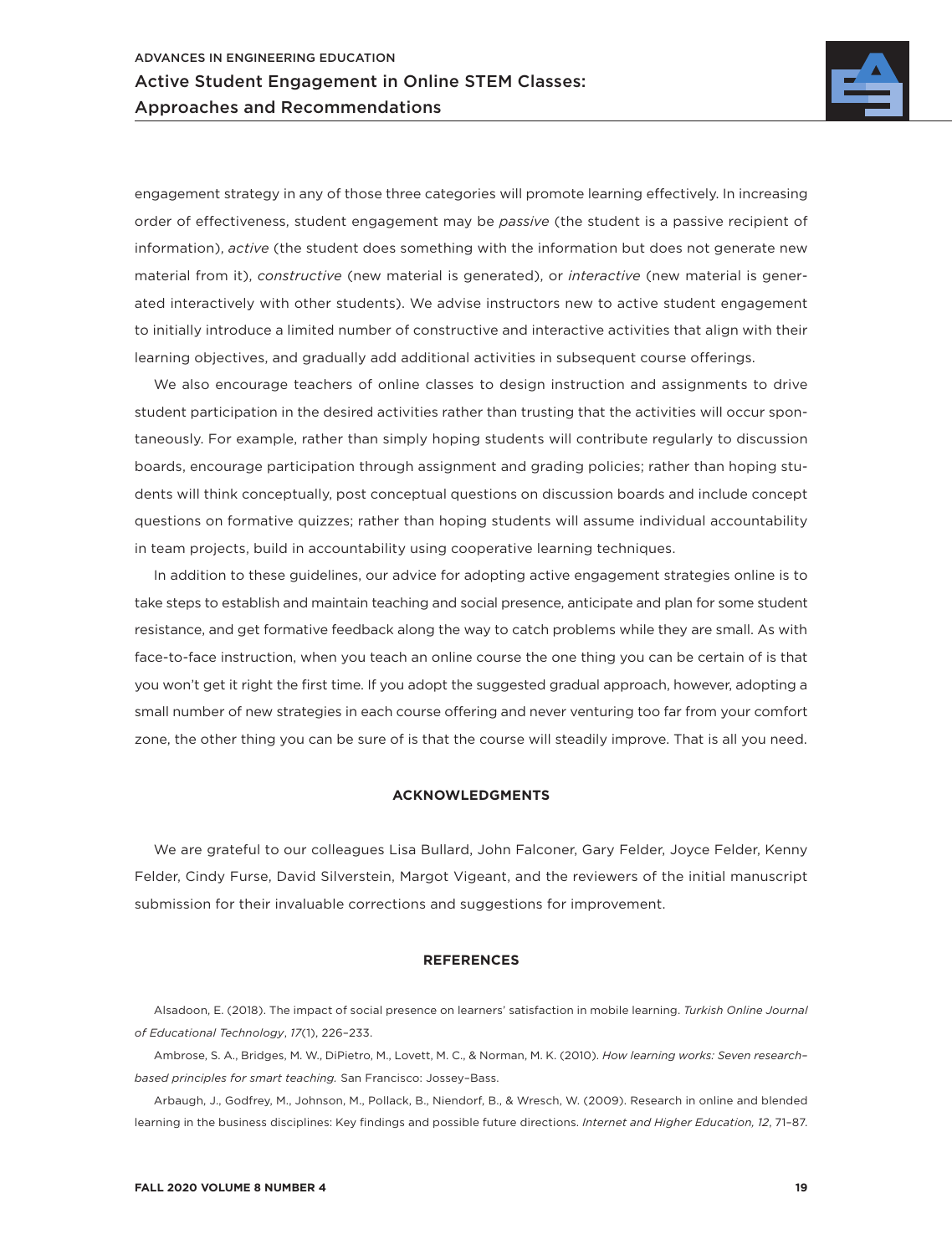

Astin, A.W. (1993). *What matters in college: Four critical years revisited*. San Francisco: Jossey-Bass.

Atiq, S. Z., Chen, X., Cox, D. D., & DeBoer, J. (2015). International STEM classrooms: The experiences of students around the world using physical remote laboratory kits. In *2015 ASEE International Forum* (19), 1–19.

Baker, C. (2010). The impact of instructor immediacy and presence for online student affective learning, cognition, and motivation. *Journal of Educators Online, 7*, 1–30.

Beatty, B. J. (2014). Hybrid courses with flexible participation: The HyFlex course design (pp. 153–177). In L. Kyei-Blankson & E. Ntuli (eds.), *Practical applications and experiences in K-20 blended learning environments.* IGI Global.

Beatty, B. J. (2019). *Hybrid-flexible course design: Implementing student-directed hybrid classes.* EdTech Books. *<https://edtechbooks.org/hyflex/>*

Bernard, R. M., Abrami, P. C., Borokhovski, E., Wade, C. A., Tamim, R. M., Surkes, M. A., & Bethel, C.E. (2009). A meta–analysis of three types of interaction treatments in distance education. *Review of Educational Research 79*(3), 1243–1289.

Bernard, R. M., Abrami, P. C., Lou, Y., Borokhovski, E., Wade, C. A., Wozney, L., Wallet, P. A., Fiset, M., & Huang, B. (2004). How does distance education compare with classroom instruction? A meta–analysis of the empirical literature. *Review of Educational Research, 74*(3), 379–439.

Bernard, R. M., Borokhovski, E., Schmid, R. F., Tamim, R. M., & Abrami, P. C. (2014). A meta–analysis of blended learning and technology use in higher education: from the general to the applied. *Journal of Computing in Higher Education, 26*(1), 87–122.

Brennan, J. (in press, 2021). *Engaging learners through Zoom: Strategies for virtual teaching across disciplines.*  Hoboken, NJ: Jossey-Bass.

Brown, P. C., Roediger, H. L., & McDaniel, M. A. (2014). *Make it stick: The science of successful learning.* San Francisco: Jossey–Bass.

Bruff, D. (2020). Active learning in hybrid and physically distanced classrooms. Nashville, TN: Vanderbilt Center for Teaching and Learning. *<https://cft.vanderbilt.edu/2020/06/active-learning-in-hybrid-and-socially-distanced-classrooms/>*

Chi, M. T. H. (2009). Active-constructive-interactive: A conceptual framework for differentiating learning activities. *Topics in Cognitive Science, 1,* 73–105.

Chi, M. T. H., Adams, J., Bogusch, E.B., Bruchok, C., Kang, S., Lancaster, M., Levy, R., Li, N., McEldoon, K.L., Stump, G.S., Wylie, R., Xu, D., and Yaghmourian, D.L. (2018). Translating the ICAP Theory of Cognitive Engagement into practice. *Cognitive Science, 42*, 1777–1832.

Chi, M. T. H., & Wylie, R. (2014). The ICAP framework: Linking cognitive engagement to active learning outcomes. *Educational Psychologist, 49*(4), 219–243.

Chickering, A. W., & Gamson, Z. F. (1987). Seven principles for good practice in undergraduate education. *AAHE Bulletin, 39*(7), 3–7. *<https://www.aahea.org/articles/sevenprinciples1987.htm>*

Chickering, A.W., & Gamson, Z.F. (1999). Development and adaptation of the seven principles for good practice in undergraduate education. *New Directions for Teaching and Learning 80*, 75–81.

Corter, J. E., Esche, S. K., Chassapis, C., Ma, J., & Nickerson, J. V. (2011). Process and learning outcomes from remotelyoperated, simulated, and hands-on student laboratories. *Computers and Education*, *57*(3), 2054–2067.

Croxton, R. A. (2014). The role of interactivity in student satisfaction and persistence in online learning. *MERLOT Journal of Online Learning and Teaching, 10*(2), 314–324. *[http://jolt.merlot.org/vol10no2/croxton\\_0614.pdf](http://jolt.merlot.org/vol10no2/croxton_0614.pdf)*

Dunlosky, J., Rawson, K. A., Marsh, E. J., Nathan, M. J., & Willingham, D. T. (2013). Improving students' learning with effective learning techniques: Promising directions from cognitive and educational psychology. *Psychological Science in the Public Interest, 1*4(1), 4–58.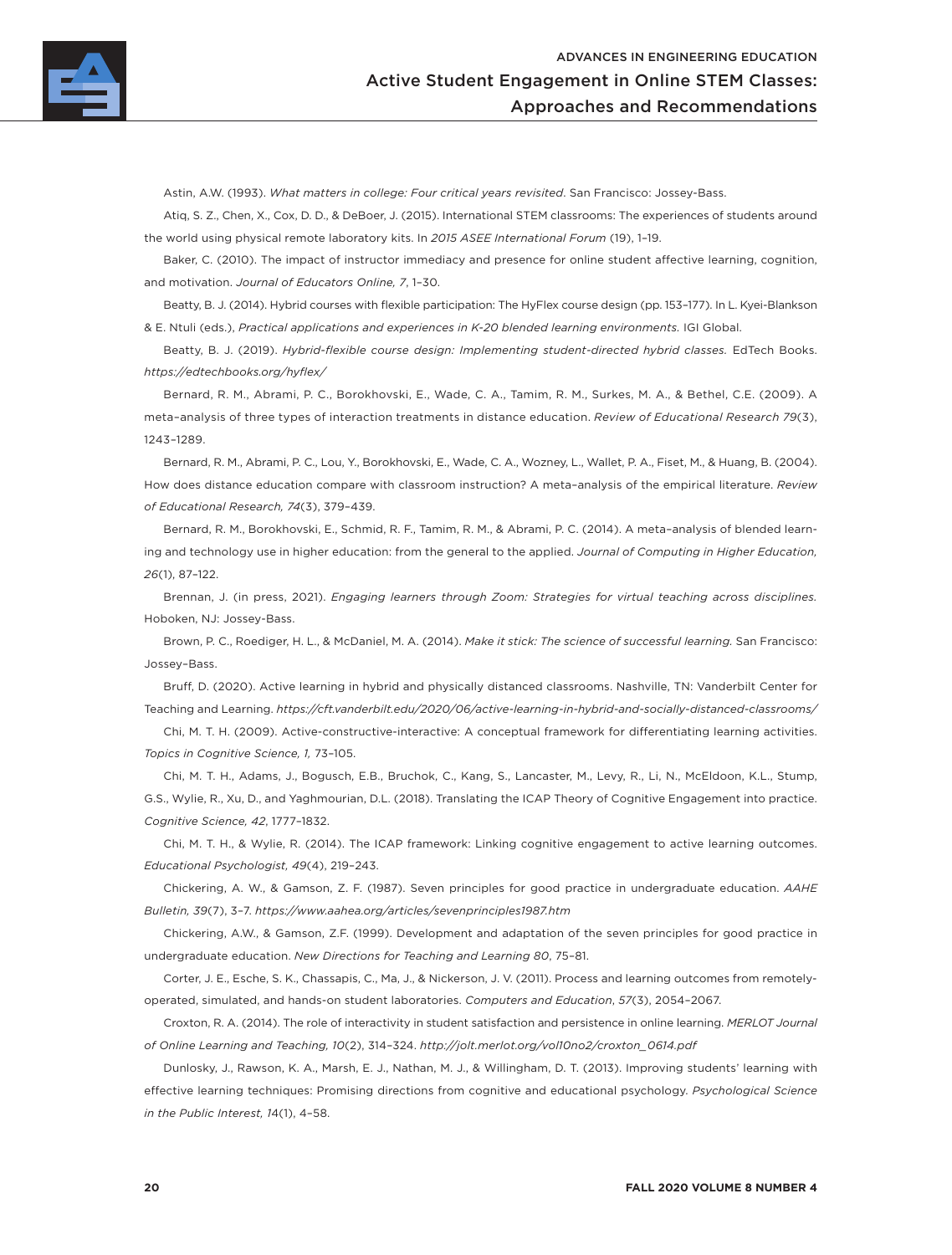

Faulconer, E.K., & Gruss, A.B. (2018). A review to weigh the pros and cons of online, remote, and distance science laboratory experiences. *International Review of Research in Open and Distributed Learning, 19*(2), 155–168.

Felder, R.M., & Brent, R. (n.d.-a). Introduction to learning objectives. *<https://tinyurl.com/LearningObjectivesIntro>*

Felder, R. M., & Brent, R. (n.d.-b). *Eight ways to reduce student resistance.* Resources for Teaching and Learning STEM*. <https://educationdesignsinc.com/resistance/>*

Felder, R. M., & Brent, R. (1996). Navigating the bumpy road to student–centered instruction. *College Teaching, 44*(2), 43–47. *<https://tinyurl.com/NavBumpyRoad>*

Felder, R. M., & Brent, R. (2007). Cooperative learning. In P. A. Mabrouk (Ed.), *Active learning: Models from the analytical sciences*, ACS Symposium Series 970, Chapter 4. Washington, DC: American Chemical Society. *[https://tinyurl.com/](https://tinyurl.com/CooperativeLearningChapter) [CooperativeLearningChapter](https://tinyurl.com/CooperativeLearningChapter)*

Felder, R.M., & Brent, R. (2010). Hard assessment of soft skills. *Chemical Engineering Education, 44*(1), 63–64. *[https://](https://tinyurl.com/SoftSkillsAssessment) [tinyurl.com/SoftSkillsAssessment](https://tinyurl.com/SoftSkillsAssessment)*

Felder, R. M., & Brent, R. (2016). *Teaching and learning STEM: A practical guide*. San Francisco: Jossey–Bass.

Finelli, C. J., Nguyen, K., DeMonbrun, M., Borrego, M., Prince, M., Husman, J., & Waters, C. K. (2018). Reducing student resistance to active learning: Strategies for instructors. *Journal of College Science Teaching*, *47*(5), 80–91.

Fonseca, B., & Chi, M. T. H. (2011). The self-explanation effect: A constructive learning activity. In R. E. Mayer & P. A. Alexander (Eds.), The handbook of research on learning and instruction (pp. 296–321). New York: Routledge.

Freeman, S., Eddy, S. L., McDonough, M., Smith, M. K., Okoroafor, N., Jordt, H., & Wenderoth, M. P. (2014). Active learning increases student performance in science, engineering, and mathematics. *Proceedings of the National Academy of Sciences, 111*(23), 8410–8415. *<http://www.pnas.org/content/111/23/8410>*

Grandzol, J., & Grandzol, C. (2006). Best practices for online business education. *The International Review of Research in Open and Distance Learning*, *7*(1). *DOI: <https://doi.org/10.19173/irrodl.v7i1.246>*

Hattie, J. (2009). *Visible learning: A synthesis of over 800 meta–analyses relating to achievement*. New York: Routledge. Hodges, C., Moore, S., Lockee, B., Trust, T., & Bond, A. (2020). The difference between emergency remote teaching and online learning. *EDUCAUSE Review*, March 27. [https://er.educause.edu/articles/2020/3/the-difference-between](https://er.educause.edu/articles/2020/3/the-difference-between-emergency-remote-teaching-and-online-learning)[emergency-remote-teaching-and-online-learning](https://er.educause.edu/articles/2020/3/the-difference-between-emergency-remote-teaching-and-online-learning)

Hodges, L. C. (2015). *Teaching undergraduate science: A guide to overcoming obstacles to student learning.* Sterling, VA: Stylus Publishing.

IES National Center for Education Statistics. (2019). Fast facts: Distance learning. *[https://nces.ed.gov/fastfacts/display.](https://nces.ed.gov/fastfacts/display.asp?id=80) [asp?id=80](https://nces.ed.gov/fastfacts/display.asp?id=80)*

Jaggars, S. M., & Xu, D. (2016). How do online course design features influence student performance? *Computers and Education, 95*, 270–284.

Junk, V., Deringer, N., & Junk, W. (2011). Techniques to engage the online learner. *Research in Higher Education Journal, 10*, 1–15.

Kang, M. & Im, T. (2013). Factors of learner–instructor interaction which predict perceived learning outcomes in online learning environment. *Journal of Computer Assisted Learning, 29*(3), 292–301.

Kauffman, H. (2015). A review of predictive factors of student success in and satisfaction with online learning. *Research in Learning Technology,* Vol. 23. *<https://journal.alt.ac.uk/index.php/rlt/article/view/1648>*

Ko, S., & Rossen, S. (2017). *Teaching online: A practical guide*. (4th ed.). New York: Routledge.

Koretsky, M. D., Falconer, J. L., Brooks, B. J., Gilbuena, D. M., Silverstein, D. L., Smith, C., & Miletic, M. (2014). The AIChE Concept Warehouse: A web–based tool to promote concept–based instruction. *Advances in Engineering Education*, *4*(1), 1–25.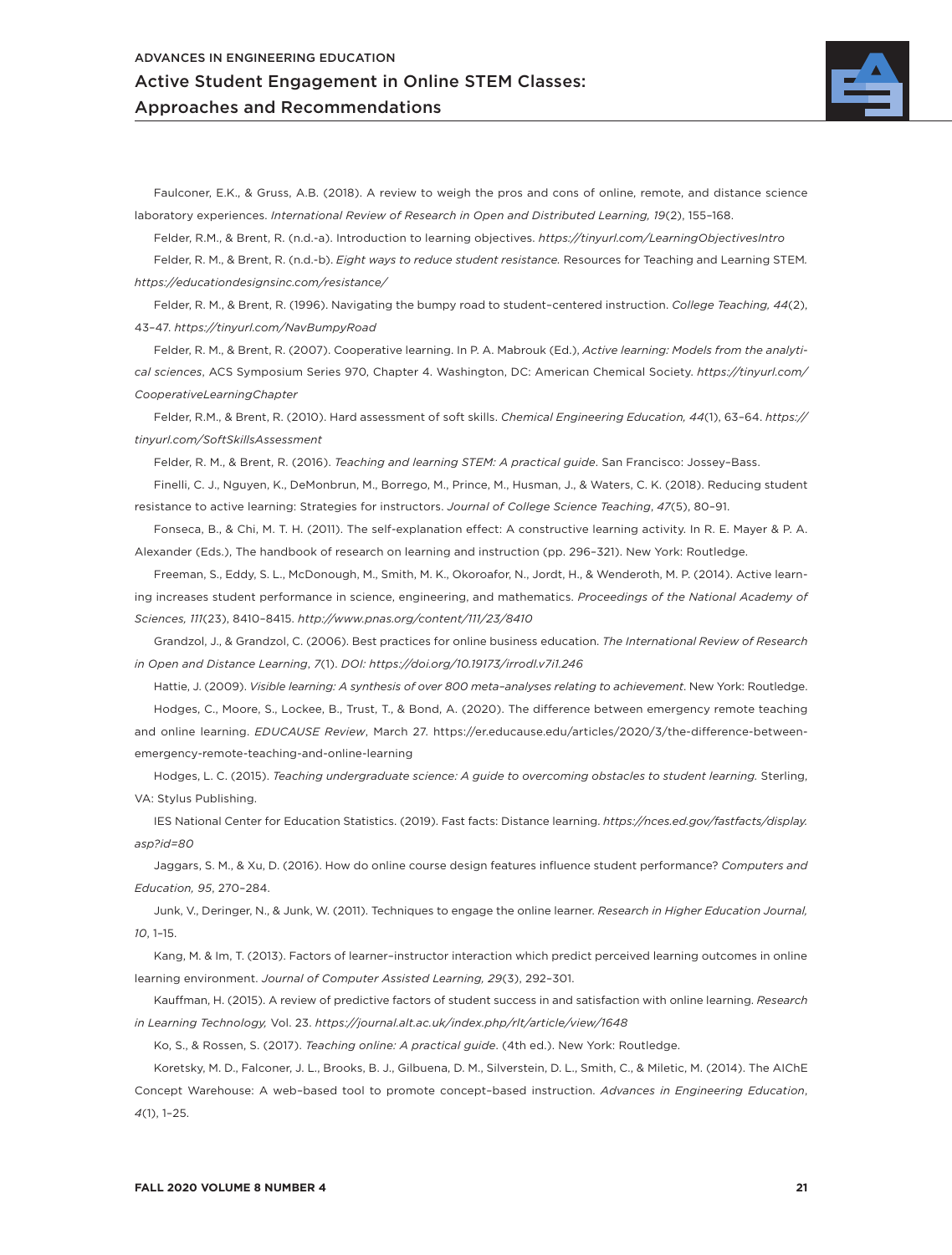

Lakhal, S., Khechine, H. & Pascot, D. (2014). Academic students' satisfaction and learning outcomes in a HyFlex course: Do delivery modes matter?. In T. Bastiaens (Ed.), *Proceedings of World Conference on E-Learning* (pp. 1075-1083). New Orleans, LA, USA: Association for the Advancement of Computing in Education (AACE). *<https://www.learntechlib.org/primary/p/148994/>* Mazur, E. (1996). Peer instruction: A user's manual. Englewood Cliffs, NJ: Pearson.

Means, B., & Neisler, J., with Langer Research Associates. (2020). Suddenly online: A national survey of undergraduates

during the COVID-19 pandemic. San Mateo, CA: Digital Promise.

Means, B, Toyama, Y., Murphy, R., Baki, M., & Jones, K. (2010). Evaluation of evidence–based practices in online learning: A meta–analysis and review of online learning studies. Washington, DC: U.S. Department of Education.

Menekse, M., Stump, G. S., Krause, S., & Chi, M. T. H. (2013). Differentiated overt learning activities for effective instruction in engineering classrooms. *Journal of Engineering Education, 102*(3), 346–374.

Moore, M. G. (1989). Three types of interaction. *The American Journal of Distance Education, 3*(2), 1–7.

Mykota, D. (2018). The effective affect: A scoping review of social presence. *International Journal of E–Learning and Distance Education 33*(2), 1–30. *<http://www.ijede.ca/index.php/jde/article/view/1080>*

Nguyen, K., & McDaniel, M. A. (2015). Using quizzing to assist student learning in the classroom: The good, the bad, and the ugly. *Teaching of Psychology*, *42*(1), 87–92.

Nilson, L. B. (2016). *Teaching at its best: A research–based resource for college instructors* (4th ed.). Hoboken, NJ: John Wiley.

Nilson, L. B., & Goodson, L. A. (2018)*. Online teaching at its best: Merging instructional design with teaching and learning research.* San Francisco: Jossey–Bass. Developing interactivity, social connections, and community (Ch. 6, pp. 131–164). Interactions with content, instructor, and peers (228–229).

Oakley, B. (2014). *A mind for numbers: How to excel at math and science (even if you flunked algebra).* New York: Jeremy P. Tarcher/Penguin.

Oh, C. S., Bailenson, J. N., & Welch, G. F. (2018). A systematic review of social presence: Definition, antecedents, and implications. *Frontiers in Robotics and AI*, October. *<https://doi.org/10.3389/frobt.2018.00114>*

Orcutt, J. M., & Dringus, L. P. (2017). Beyond being there: Practices that establish presence, engage students, and influence intellectual curiosity in a structured online learning environment. *Online Learning, 21*(3), 15–35.

Oztok, M., & Brett, C. (2011). Social presence and online learning: A review of the research. *Journal of Distance Education, 25*(3), 1–10.

Pakdaman, M., Nazarimoghadam, M., Dehghan, H. R., Dehghani, A., & Namayandeh, M. (2019). Evaluation of the cost-effectiveness of virtual and traditional education models in higher education: A systematic review study. *Health Technology Assessment in Action*, *1*(1).

Pearson White Paper. (n.d.) Teaching presence*. [https://www.pearsoned.com/wp-content/uploads/INSTR6230\\_Teaching-](https://www.pearsoned.com/wp-content/uploads/INSTR6230_TeachingPresence_WP_f.pdf)[Presence\\_WP\\_f.pdf](https://www.pearsoned.com/wp-content/uploads/INSTR6230_TeachingPresence_WP_f.pdf)*

Prince, M. J. (2004). Does active learning work? A review of the research. *J. Engr. Education, 93*(3), 223–231.

Richardson, J. C., Maeda, Y., Lv, J., & Caskurlu, S. (2017). Social presence in relation to students' satisfaction and learning in the online environment: A meta-analysis. *Computers in Human Behavior*, *71*, 402–417.

Rubin, B., Fernandes, R., Avgerinou, M. D., & Moore, J. (2010). The effect of learning management systems on student and faculty outcomes. *The Internet and Higher Education, 13* (1–2), 82–83. (Special Issue on the Community of Inquiry framework: Ten years later)

Savery, J. R. (2015). Overview of problem–based learning: Definitions and distinctions. In A. Walker, H. Leary, Hmelo–Silver, H. E., & Ertmer, P. A., (Eds.). *Essential readings in problem–based learning: Exploring and extending the legacy of Howard S. Barrows* (pp. 5–15). West Lafayette, IN: Purdue University Press.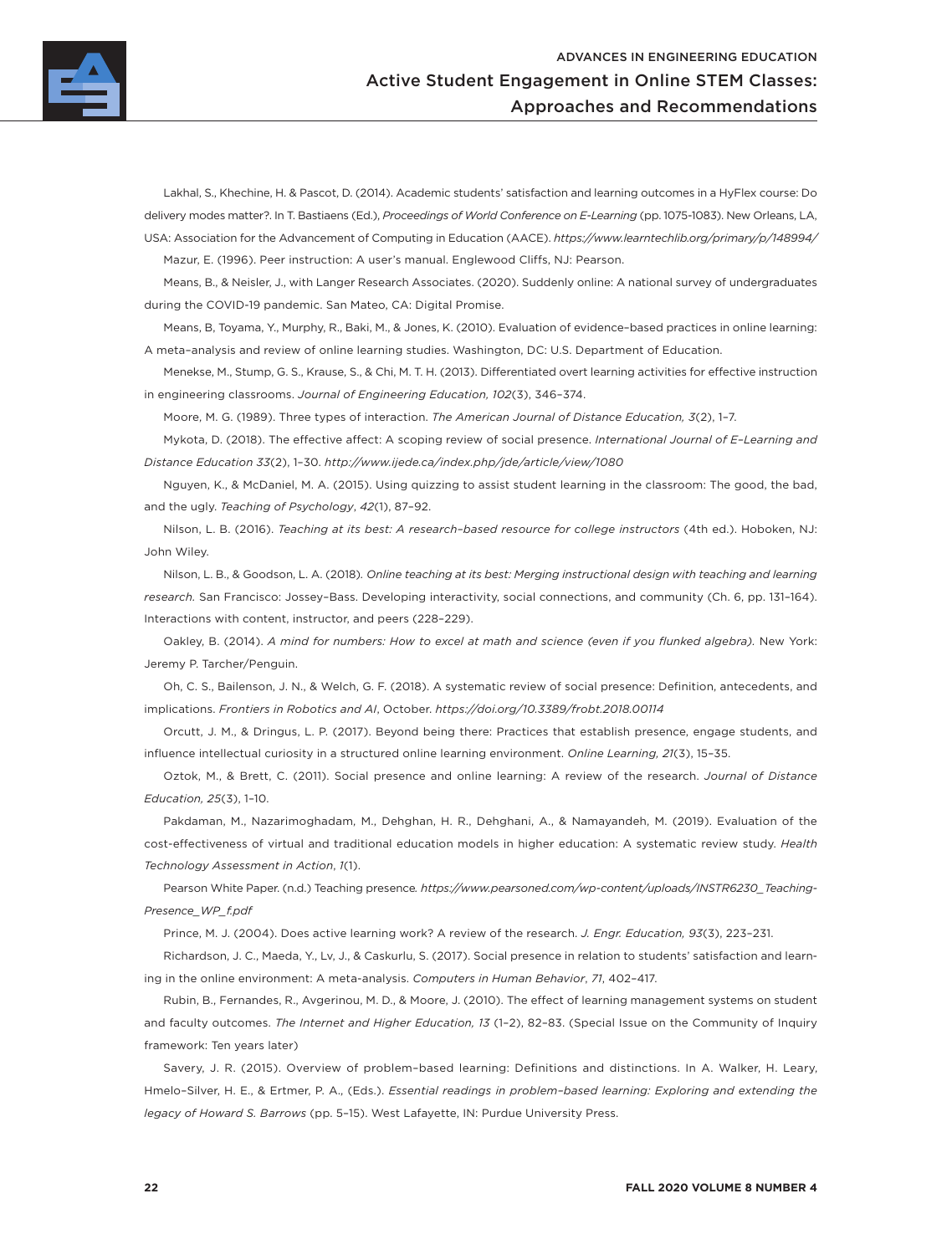

Shachar, M., & Neumann, Y. (2010). Twenty years of research on the academic performance differences between traditional and distance learning: Summative meta–analysis and trend examination. *MERLOT Journal of Online Learning and Teaching, 6*(2). *[http://jolt.merlot.org/vol6no2/shachar\\_0610.pdf](http://jolt.merlot.org/vol6no2/shachar_0610.pdf)*

Sheridan, K., & Kelly, M. A. (2010). The indicators of instructor presence that are important to students in online courses. *MERLOT Journal of Online Learning and Teaching*, *6*(4), 767–779.

Simkins, S., & Maier, M. (2009). *Just-in-time teaching: Across the disciplines, and across the academy*. Sterling, VA: Stylus. Simonson, S.R. (2019). *POGIL: An introduction to process oriented guided inquiry learning for those who wish to empower learners*. Sterling, VA: Stylus.

Spanjers, I. A., Könings, K. D., Leppink, J., Verstegen, D. M., de Jong, N., Czabanowska, K., & van Merriënboer, J. J. (2015). The promised land of blended learning: Quizzes as a moderator. *Educational Research Review*, *15*, 59–74.

Streveler, R., and Smith, K. (2020). Opinion: Course design in the time of corona virus: Put on your designer's CAP. *Advances in Engineering Education, 8*(4).

Sun, A., & Chen, X. (2016). Online education and its effective practice: A research review. *Journal of Information Technology Education: Research, 15*, 157–190. *<http://www.informingscience.org/Publications/3502>*

Svinicki, M. (2020). How theory, research and instruction come together in active learning. *National Teaching and Learning Forum*, *29* (3).

Tharayil, S., Borrego, M., Prince, M., Nguyen, K. A., Shekhar, P., Finelli, C. J., & Waters, C. (2018). Strategies to mitigate student resistance to active learning. *Intl. J. STEM Education, 5*(7).

Theobald, E. J., Hill, M. J., Tran, E., Agrawal, S, Arroyo, E. N., Behling, S., Chambwe, N., Cintron, D. L., Cooper, J. D., Dunster, G., Grummer, J. A., Hennessey, K., Hsiao, J., Iranon, N., Jones II, L., Jordt, H., Keller, M., Lacey, M. E., Littlefield, C. E.,… Freeman, S. (2020). Active learning narrows achievement gaps for underrepresented students in undergraduate science, technology, engineering, and math. *Proceedings of the National Academy of Sciences, 117* (12), 6476–6483. *<https://www.pnas.org/content/117/12/6476>*

University of Minnesota Center for Educational Innovation. (n.d.) Active learning. *https://cei.umn.edu/active-learning* Vai, M., & Sosulski, K. (2016). *Essentials of online course design: A standards–based guide* (2nd ed.). New York: Routledge. Waldrop, M. M. (2015). Why we are teaching science wrong, and how to make it right. *Nature, 523* (7560), 272–274. Wankat, P. C., & Oreovicz, F. S. (2015). *Teaching engineering* (2nd ed.). W. Lafayette, IN: Purdue University Press. Weimer, M. (2013). *Learner-centered teaching: Five key changes to practice* (2<sup>nd</sup> ed.). San Francisco: Jossey-Bass. Williams, L., & Kessler, R. (2002). *Pair programming illuminated*. Boston: Addison-Wesley.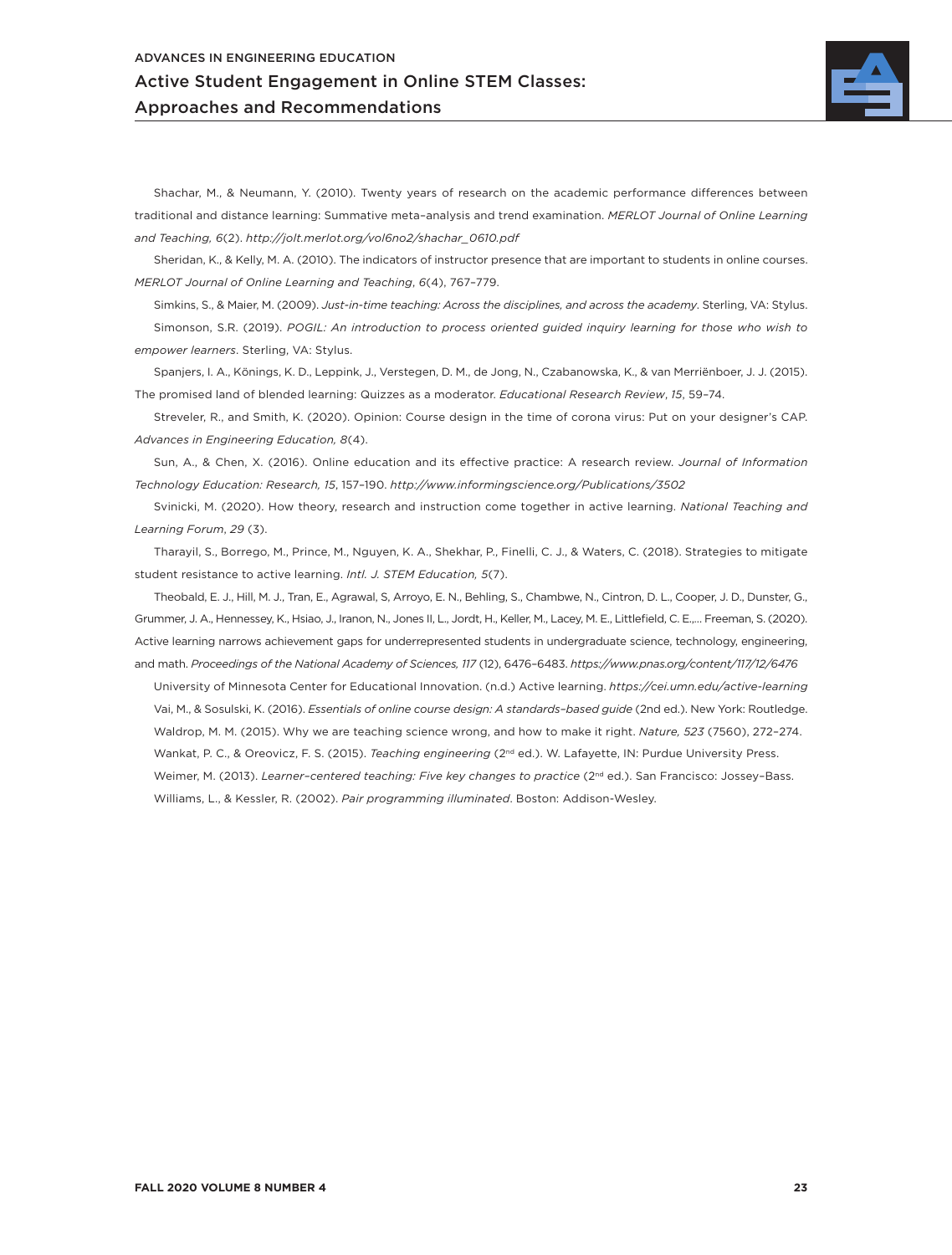

### **AUTHORS**



**Michael Prince, Ph.D.,** is a professor of chemical engineering at Bucknell University. He is the author of over 100 education-related papers for engineering faculty, with a particular focus on active and inductive teaching strategies. His current research examines how to increase the diffusion of research-based instructional practices in both academic and corporate settings. He received the ASEE Mid-Atlantic Section Outstanding Teaching Award in 2005, was honored in 2008 with Bucknell University's Lindback Award for Distinguished Teaching,

and in 2010 he received the Hutchison medal from the Institute of Chemical Engineers. In 2012 he was appointed to be the Rooke Professor in Engineering. He is currently a co-director of two national faculty development programs—the *National Effective Teaching Institute* and *How to Engineer Engineering Education*.



**Richard Felder, Ph.D.,** is the Hoechst Celanese Professor Emeritus of Chemical Engineering at North Carolina State University. He joined the N.C. State University faculty in 1969 and retired to an emeritus faculty position in 1999. He is a co-author of the book *Elementary Principles of Chemical Processes* (4th edition, Wiley, 2015)*,* which since it was first published in 1978 has been used as the introductory chemical engineering text by roughly 90% of all chemical engineering departments in the United States and many abroad, and he has authored or

co-authored over 300 papers on chemical process engineering and STEM education. He has won numerous awards for his teaching, research, and publications, including the International Federation of Engineering Education Societies Global Award for Excellence in Engineering Education (first recipient) and the American Society for Engineering Education Lifetime Achievement Award in Engineering Education (first recipient).



**Rebecca Brent, Ed.D.,** is President of Education Designs, Inc., an educational consulting firm in Chapel Hill, North Carolina. She has more than 35 years of experience in education and specializes in staff development in engineering and the sciences, teacher preparation, and evaluation of educational programs at both precollege and college levels, and she has authored or coauthored roughly 120 papers on those topics. She holds a Certificate in Evaluation Practice from the Evaluators' Institute at George Washington University. Prior to entering pri-

vate consulting, she was an Associate Professor of Education at East Carolina University, where she